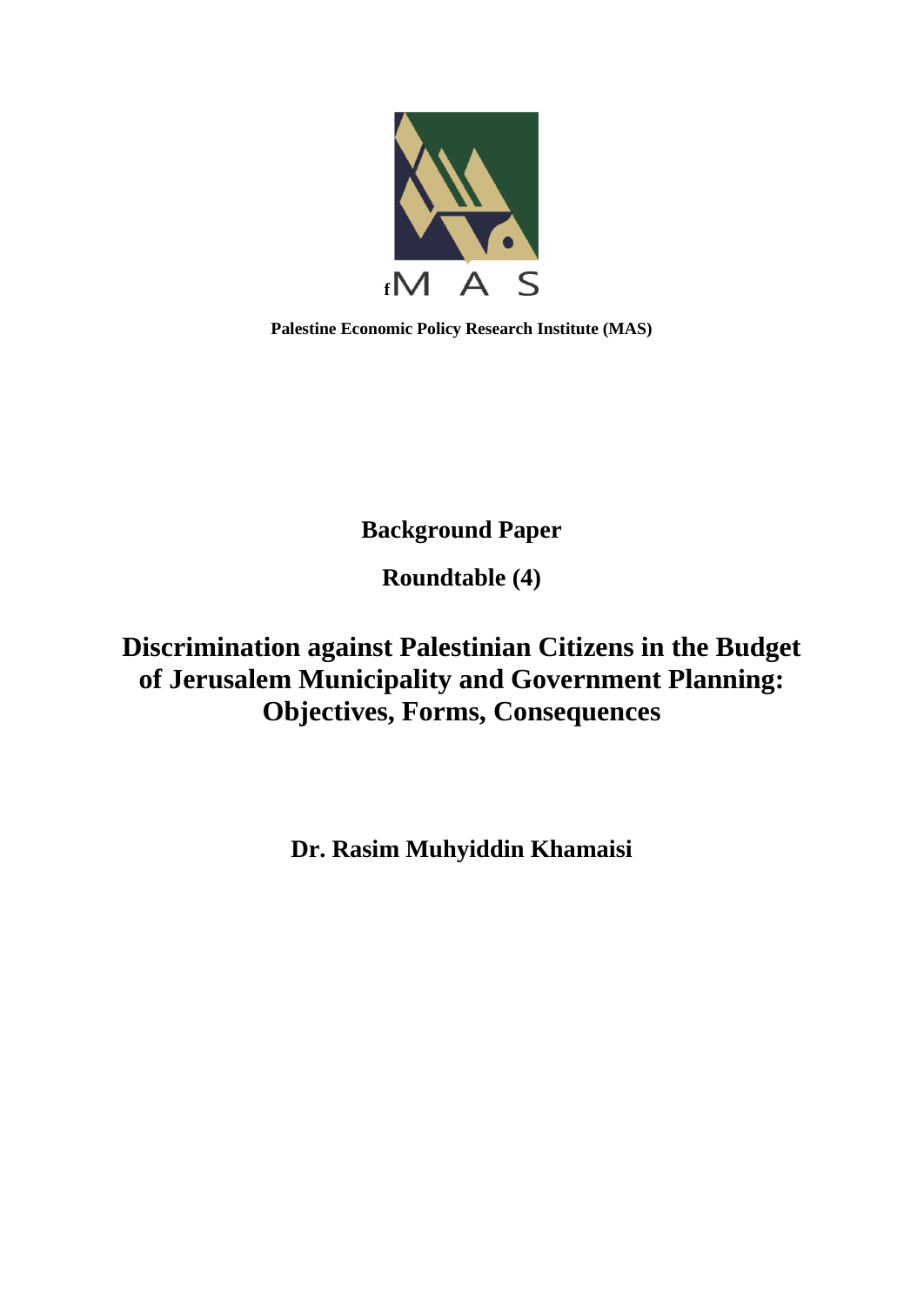$8<sup>th</sup>$  **April, 2020** 

Rasim Khamaisi, Urban and Regional planner and Geographer, specializing in urban and rural geography. Prof. in the Department of Geography and Environmental Studies at the University of Haifa. Head of CPS Center For Planning and Studies, Kufr Kana [Khamaisir@gmail.com](mailto:Khamaisir@gmail.com)

**This Background paper is funded by** 

**EN HEINRICH BÖLL STIFTUNG PALESTINE AND JORDAN** 

**This document has been produced with the support of the Heinrich-Böll-Stiftung. The views expressed herein are those of the author(s) and therefore not necessarily reflect the opinion of the Hinerich-Böll-Stiftung.**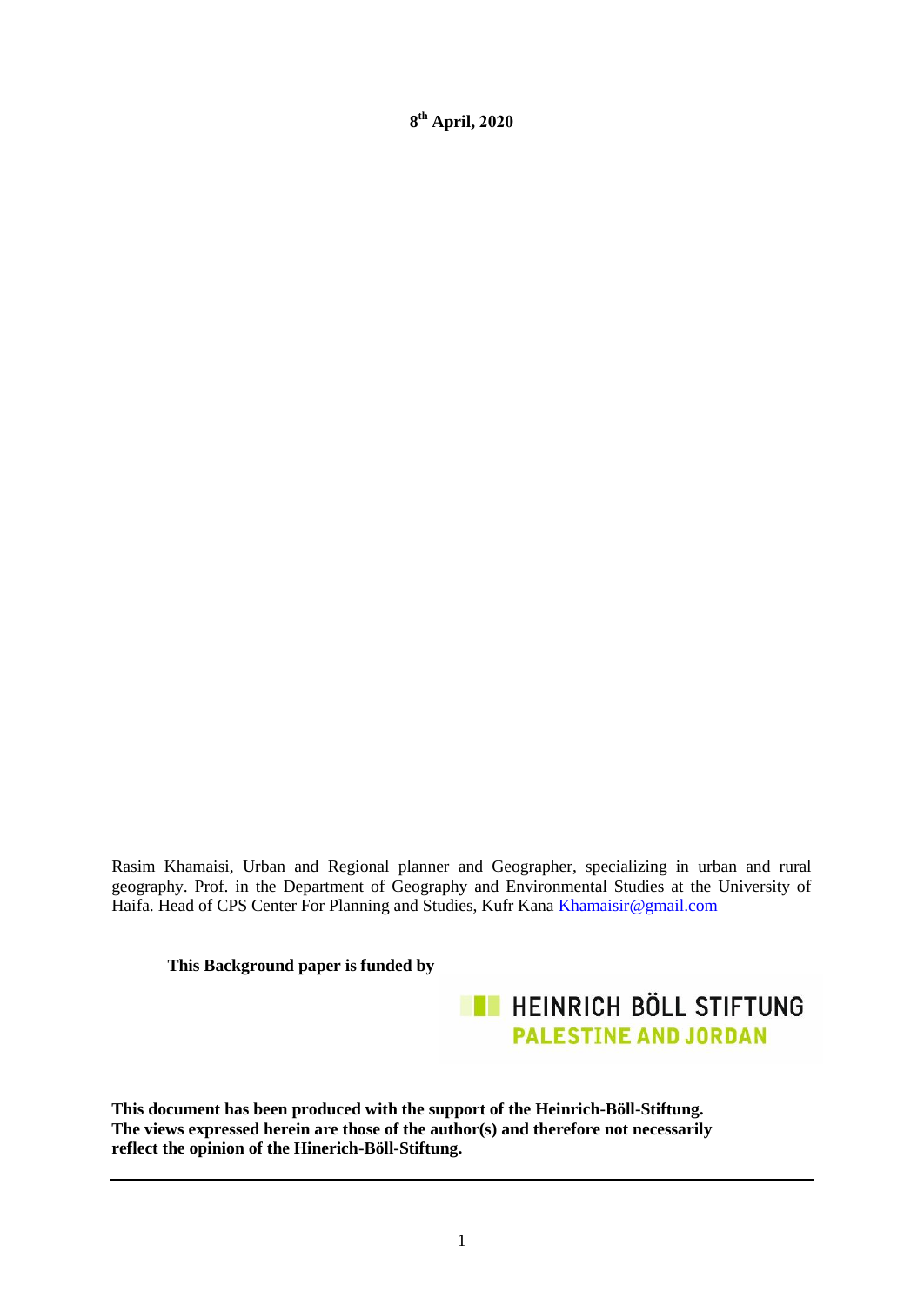#### **Preface**

The conditions and status of Palestinian Arab Jerusalemites (hereinafter Jerusalemites) are the product of settler colonial occupation that exists by force and dictates new realities on the ground, testifying through its own biblical religious narrative to an ideological, geo-political, demographic struggle between Palestinian Arabs and Zionist Jews, to justify its domination on physical and moral grounds. This longstanding struggle took different forms and levels, leaving its direct and indirect impacts on individuals and on the whole community of Jerusalem. Since the occupation of East Jerusalem in 1967 until today, the components and tools of struggle have changed dramatically, in tandem with the demographic, socio-cultural, economic, and geopolitical changes, affected by the balance of power between the Arabs and Jews. This brief paper aims to identify the main areas of economic, social, spatial and cultural discrimination acts that the government of Israel takes against Jerusalemites, and to understand these actions in the Israeli policy context, in an attempt to explore societal, official and international priority actions needed to fill the development needs and gaps in the occupied East Jerusalem.

Since East Jerusalem's occupation in 1967, Jerusalemites have been suffering from the systematic and institutionalized discriminatory policy of the Israeli occupation and its institutions (Jerusalem Municipality, Land Authority, and other ministries). Firstly, they were granted a special status, different from the rest of Palestinians living in the Occupied territory. This status, whether temporary or permanent, encompassed the land/place, the person/human, the official and popular institutions that have changed over a five decades time now, during which Israeli control over land has deepened, and coercive laws have been enforced selectively on Jerusalemites. The selective application of laws and the emanating policies, determined a single official country and municipal tax system that applies on both Palestinians and Israelis, despite the income gap that reaches more than triple the income of Palestinian households compared with their Jewish counterparts residing in East and West Jerusalem.<sup>1</sup> In addition, the development budgets of East Jerusalem spent by the occupation authorities show clear discrimination. This discrimination has led to the neglect of the city's infrastructure, especially streets, health, and educational facilities. On a different note, while maintaining the strategic considerations of the State of Israel regarding the status of Palestinians in East Jerusalem in the wider settler colonial project, there are development and investment programs that were recently launched by the central government targeting Palestinian communities. These programs aim to "improve the quality of life" and "reduce gaps", while supposedly safeguarding the "permanent resident" status of Jerusalemites (Ramon, 2018), even while pursuing a policy that threatens their existence, that turns it effectively into a temporary status. Nevertheless, most Jerusalemites regard this occupation as a temporary situation that must end sooner or later.

The temporary status contributed to the forming of the political and socio-cultural behavior of the majority of the Palestinians, which is affected by the nature and objectives of the Palestinian national project of liberation and establishment of an independent Palestinian state with East Jerusalem as its capital. This Palestinian national discourse and behavior leave Jerusalemites bewildered about how to advance civil and municipal demands, alongside national demands. In contrast, the Israeli government along with Jerusalem Municipality, applies smart policies and a control matrix that have soft and harsh components (Khamisi, 2018) to keep the "permanent resident" Jerusalemites suffering from the temporary status, treating them as individuals rather than a national group with a collective interests. These policies and control matrix establish budgets for expenditure in Palestinian quarters in East Jerusalem that effectively discriminate against Jerusalemites as individuals and groups.

1 <sup>1</sup> According to the Jerusalem Institute for Policy Research, the average males wage in Israel is NIS 12.282, and females wage is NIS 8.191. In Jerusalem, the average males wage is NIS 8,834, compared with NIS 7,103 for females, dropping among Arab Jerusalemites to NIS 6,067 for males and to NIS 4,422 for females in 2018. [https://jerusaleminstitute.org.il/wp-content/uploads/2019/05/PUB\\_503\\_%D7%A2%D7%9C-](https://jerusaleminstitute.org.il/wp-content/uploads/2019/05/PUB_503_%D7%A2%D7%9C-%D7%A0%D7%AA%D7%95%D7%A0%D7%99%20%25%20D7%25%2099%25%20D7%25%209A-%25%20D7%25%20A2%25%20D7%25%2091%25%20D7%25%20A8%25%20D7%25%2099%25%20D7%25%20AA-2019_web.pdf) [%D7%A0%D7%AA%D7%95%D7%A0%D7%99 % D7% 99% D7% 9A-% D7% A2% D7% 91% D7% A8% D7% 99% D7% AA-](https://jerusaleminstitute.org.il/wp-content/uploads/2019/05/PUB_503_%D7%A2%D7%9C-%D7%A0%D7%AA%D7%95%D7%A0%D7%99%20%25%20D7%25%2099%25%20D7%25%209A-%25%20D7%25%20A2%25%20D7%25%2091%25%20D7%25%20A8%25%20D7%25%2099%25%20D7%25%20AA-2019_web.pdf)

[<sup>2019</sup>\\_web.pdf](https://jerusaleminstitute.org.il/wp-content/uploads/2019/05/PUB_503_%D7%A2%D7%9C-%D7%A0%D7%AA%D7%95%D7%A0%D7%99%20%25%20D7%25%2099%25%20D7%25%209A-%25%20D7%25%20A2%25%20D7%25%2091%25%20D7%25%20A8%25%20D7%25%2099%25%20D7%25%20AA-2019_web.pdf)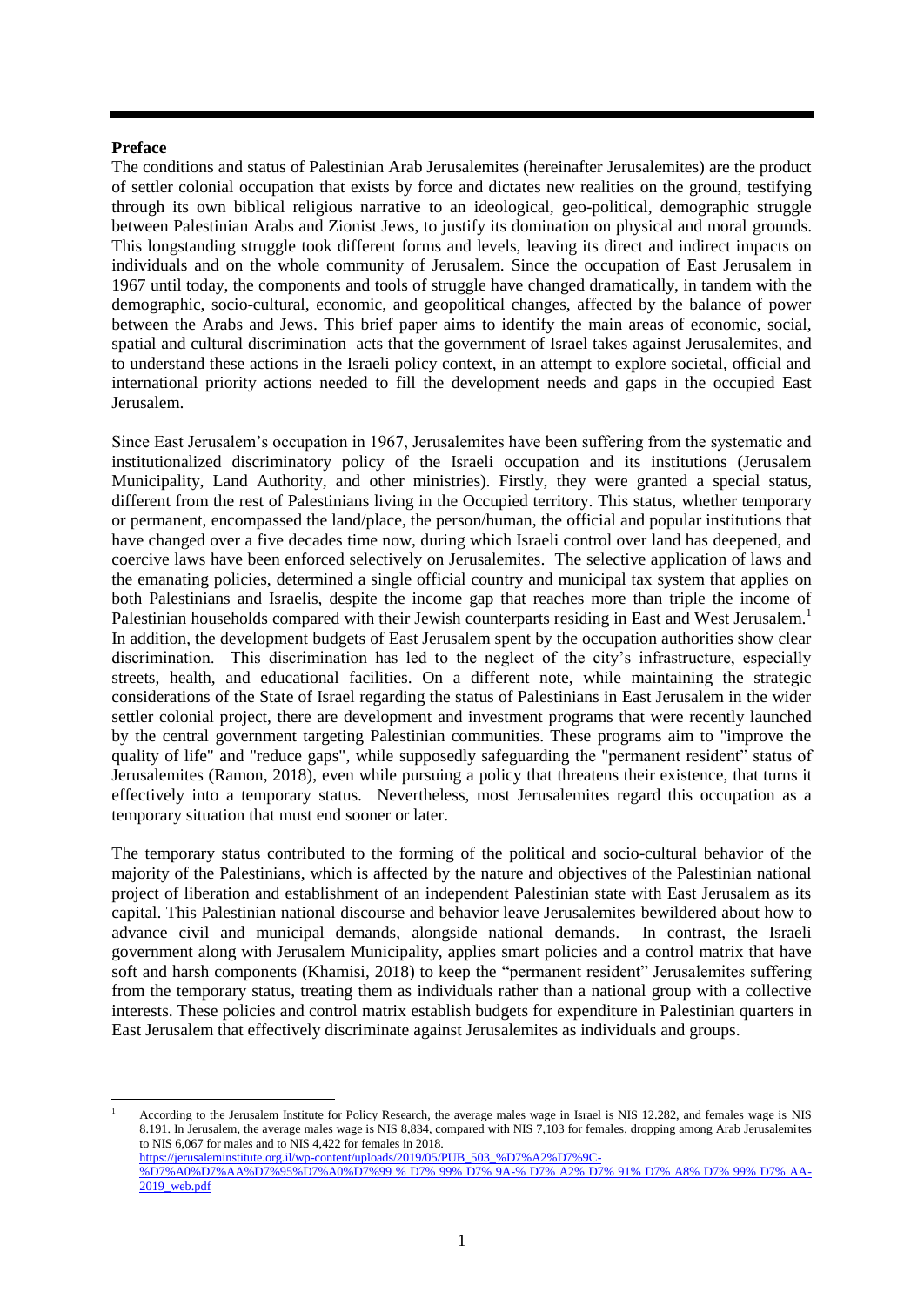Obviously, policies do not treat Jerusalemites as specified by the International law, i.e. as a population under occupation, nor does it grant them citizenship with its entitlements according to the Israeli law. Yet, these policies may contribute to demanding equality in the allocation and disbursement of the government's and municipal budgets, $2$  which feature large gaps in treatment of Palestinian neighborhoods and Israeli neighborhoods in settlements in East Jerusalem and in West Jerusalem. These gaps are seen in infrastructure, services, and development opportunities and have significantly affected Jerusalemites quality and standards of life. This fact refutes Israeli allegations that West and East Jerusalem became unified following the annexation and enforcement of the Israeli law in East Jerusalem.

This situation has prompted Israeli and Palestinian voices to raise demands for the development of Palestinian neighborhoods through improving the provision of services and infrastructure, including the alleviation of poverty and improving socio-economic conditions. The motives of the Israeli authorities are different, and even contradict the Palestinian motives and interests. The strength of these voices has changed over the duration of the occupation, which have urged the Israeli government to take several decisions, the most recent of which was Decision No. 3790, according to which sector-specific budgets were allocated for the development of Arab neighborhoods and Jerusalemites conditions.

To start with, the paper attempts to answer the following question: What is behind these Israeli policy decisions? What are their justifications, consequences, and to what extent do they respond to Jerusalemites' needs, as stipulated by the international law (Geneva Convention IV), which may contribute, when the occupation comes to an end, to the Palestinian national project against the Zionist national project. Later, we briefly address the history of Israeli discrimination in policy and service/development, its areas and impacts, with special focus on four sectors: spatial planning and housing, social and cultural services, infrastructure, and local economic development. And then we move to present the new policies and governmental programs: their objectives, fields, and implementation. The last part of the paper addresses possible scenarios and alternatives for safeguarding the geographical, human, and economic unity of East Jerusalem and for confronting Israeli policies and institutions. In conclusion, the paper tries to provide anticipation of the future. The paper relies on data from Israeli statistical sources and on the government's decisions that were presented, and attempt to draw lessons from the critical analysis of these decisions.

## **Jerusalem in the Palestinian and Zionist National Projects**

Sovereignty over Jerusalem, especially the Old City and its basin, is one of the top goals and aspirations of the Palestinian national project, as it is also conceived in the Zionist national narrative. There is an ongoing conflict between the two over sovereignty that encompasses humans, places, institutions, physical and moral resources. This conflict is nothing new. Rather, it is almost a centuryold. The horizon for a resolution or settlement is narrow, given the asymmetric balance of power and that of the military power of each project, especially in the last decade. It is a moral, religious/ideological conflict that establishes, adopts, and presents mostly contradictory narratives of self and collective consciousness in order to attain physical sovereignty in the absence of symmetrical balance of powers and their components.

The Zionist project has the state consent and it is supported by its strong presence**,** which initiates laws, allocates huge financial resources, spreads its own narrative in international forums, and has the support of many countries. In the Palestinian project, the power of the state is absent. Therefore, its advancement relies largely on the moral, national, and political rights in the realization of the right to self-determination supported and documented by international legitimacy and resolutions. All the project's dimensions, economic, social and cultural, contribute to the formulation of its narrative and strengthening the steadfastness of its people and their presence in this place to confront the exclusivist

**<sup>.</sup>** <sup>2</sup> Even if Jerusalemites were granted Israeli citizenship, this does not mean that they will receive equal rights to Jewish citizens. Rather, they will remain denied some rights and opportunities as a result of the nature of the Israeli state. This is clearly evident in the conditions of Palestinian Arab citizens of Israel who still suffer from discrimination and gaps.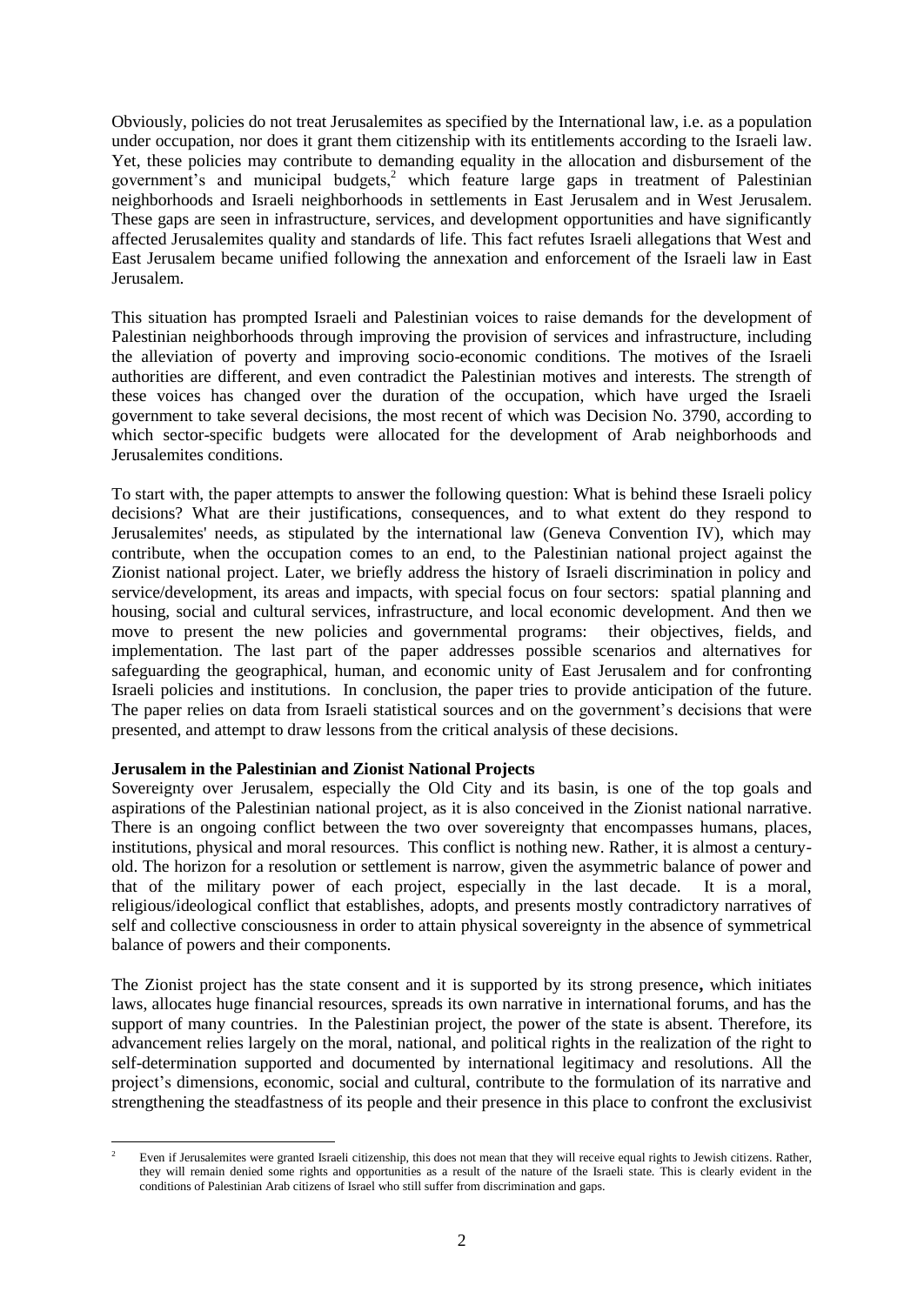aggression practiced by the Zionist project, taking advantage of Arab and Islamic support and international legitimacy, although unable to enforce its resolutions. The longstanding conflict over sovereignty and existence between the two projects, had a direct impact on the status of Jerusalemites and the material resources allocated to them from various sources. The material resources, whether earmarked by the Israeli state, its institutions, NGOs, or investors, available to ensure the realization and continuity of the Zionist project, are significant. However, the Palestinian project suffers from a scarcity of material and movable resources and from the legal and procedural limitations and obstacles imposed by the Israeli occupation and its multiple arms (municipal and civil) aimed at ensuring domination by the Israeli nation-state. Needless to refer to the dialectic relation and synergy between the State of Israel and the Zionist project, which has realized part of its programs by establishing the State of Israel in 1948 at the expense of realizing Palestinian national goals (al Nakba). This led to the partition of Jerusalem and the occupation of the Western part of the city, in violation of UN Resolution No. 181 of 1947, which proposed dividing Palestine into Jewish and Arab states while keeping Jerusalem and its surroundings under international/UN auspices. The Palestinian national project continued diminishing with the occupation of the rest of the Palestinian territories in 1967, including East Jerusalem.

Following the military occupation of Jerusalem, leaders of the Zionist project seized the opportune time to complete their exclusionist project by state force, annexing 71square km of the West Bank area to West Jerusalem Municipality's jurisdiction, including the area under the jurisdiction of the Arab Jerusalem Municipality, covering 6.4 square km. The abolition of the Arab Jerusalem municipality aimed to eliminate the Palestinian Arab institutional fabric in Jerusalem. The state also granted a special status, known as the "permanent resident", to indigenous Jerusalemites (civilians, villagers, and Bedouins), who stayed within Jerusalem. On the other hand, the sate enforced the Israeli law on the ground and implemented its plans to separate Jerusalemites from the state legally. These laws include<sup>3</sup> a Basic Law passed in August 1980 declaring that "Jerusalem is the unified capital of Israel, and the place of residence of Presidents of Israel, the Knesset, the government, and the Supreme Court. As part of the process of the separation model between humans and land/place, Israel confiscated more than 26.3 square km of Palestinian Jerusalem private lands, and took control of lands registered in the name of the treasury of the Hashemite Kingdom of Jordan**.** The application of the control model matrix over land/space and trying to separate it from Palestinian people is part of Zionist methodology since the settler movement inception, which contributed to its regional reach, all the while geographically restricting and fragmenting the Palestinian national project, its stature and institutions, and even diminishing the aspirations of the Palestinian people wherever they were located, in their fragmented country or outside it.

In this manner, Jerusalemites became yet another component of the Palestinian people characterized by special circumstances, suffering from a distinct existential threat and coexisting in a situation full with paradoxes, duplications, and dualities, which include: the national versus the civil, the current versus the future, the individual versus the collective, dealing with the occupation authorities or rejecting them. Jerusalemites face daily the perseverance of the Zionist project, trying to protect themselves in a struggle for survival and resilience despite many challenges, such confronting Israeli laws and decisions that contradict and violate the international law. This is especially pertinent since the approval of an [Israeli Basic Law,](file:///C:/Users/shams/AppData/Local/Microsoft/Windows/Temporary%20Internet%20Files/Content.Outlook/AppData/Local/Microsoft/Windows/INetCache/Content.Outlook/AppData/Local/Microsoft/Windows/INetCache/Content.Outlook/J9RT20YQ/Basic%20laws:Israel) defining Israel as the nation-state of the Jewish People in  $2018^4$ , denying Palestinians their right to self-determination in their homeland, as well as affirming that "Complete and united, is the capital of Israel". Moving the American embassy to Jerusalem in 2019, and later the announcement if the US "Deal of the Century" in 2020, both dealt a severe blow to the Palestinian national aspirations, especially in regards to Jerusalem. In parallel, the Israeli government approved several governmental decisions and allocated budgets to extend control over Jerusalemites and their subjugation to the interests of the sovereign. Jerusalemites find themselves amidst tremendous challenges and predicaments whereby they must struggle to navigate this conflict, amidst

 $\overline{a}$ 

<sup>3</sup> [https://www.aljazeera.net/encyclopedia/events/2016/2/21/%D9%83%D9%8A%D9%81-%D8%B3%D9%8A%D8%B7%D8%B1%](file:///C:/Users/haneen.masri/AppData/Local/Microsoft/Windows/INetCache/Content.Outlook/J9RT20YQ/https:/www.aljazeera.net/encyclopedia/events/2016/2/21/ÙÙÙ-Ø³ÙØ·Ø±%25%20d8%25%20AA-%25%20d8%25%20A5%25%20d8%25%20B3%25%20d8%25%20B1%25%20d8%25%20A7%25%20d8%25%20A6%25%20D9%25%208A%25%20D9%25%2084-%25%20d8%25%20B9%25%20D9%25%2084%25%20D9%25%2089-%25%20d8%25%20A7%20%25%20D9%25%2084%25%20D9%25%2082%25%20d8%25%20AF%25%20d8%25%20B3)  [d8% AA-% d8% A5% d8% B3% d8% B1% d8% A7% d8% A6% D9% 8A% D9% 84-% d8% B9% D9% 84% D9% 89-% d8% A7 %](file:///C:/Users/haneen.masri/AppData/Local/Microsoft/Windows/INetCache/Content.Outlook/J9RT20YQ/https:/www.aljazeera.net/encyclopedia/events/2016/2/21/ÙÙÙ-Ø³ÙØ·Ø±%25%20d8%25%20AA-%25%20d8%25%20A5%25%20d8%25%20B3%25%20d8%25%20B1%25%20d8%25%20A7%25%20d8%25%20A6%25%20D9%25%208A%25%20D9%25%2084-%25%20d8%25%20B9%25%20D9%25%2084%25%20D9%25%2089-%25%20d8%25%20A7%20%25%20D9%25%2084%25%20D9%25%2082%25%20d8%25%20AF%25%20d8%25%20B3)  [D9% 84% D9% 82% d8% AF% d8% B3](file:///C:/Users/haneen.masri/AppData/Local/Microsoft/Windows/INetCache/Content.Outlook/J9RT20YQ/https:/www.aljazeera.net/encyclopedia/events/2016/2/21/ÙÙÙ-Ø³ÙØ·Ø±%25%20d8%25%20AA-%25%20d8%25%20A5%25%20d8%25%20B3%25%20d8%25%20B1%25%20d8%25%20A7%25%20d8%25%20A6%25%20D9%25%208A%25%20D9%25%2084-%25%20d8%25%20B9%25%20D9%25%2084%25%20D9%25%2089-%25%20d8%25%20A7%20%25%20D9%25%2084%25%20D9%25%2082%25%20d8%25%20AF%25%20d8%25%20B3) 

<sup>4</sup> <https://www.adalah.org/ar/content/view/9571>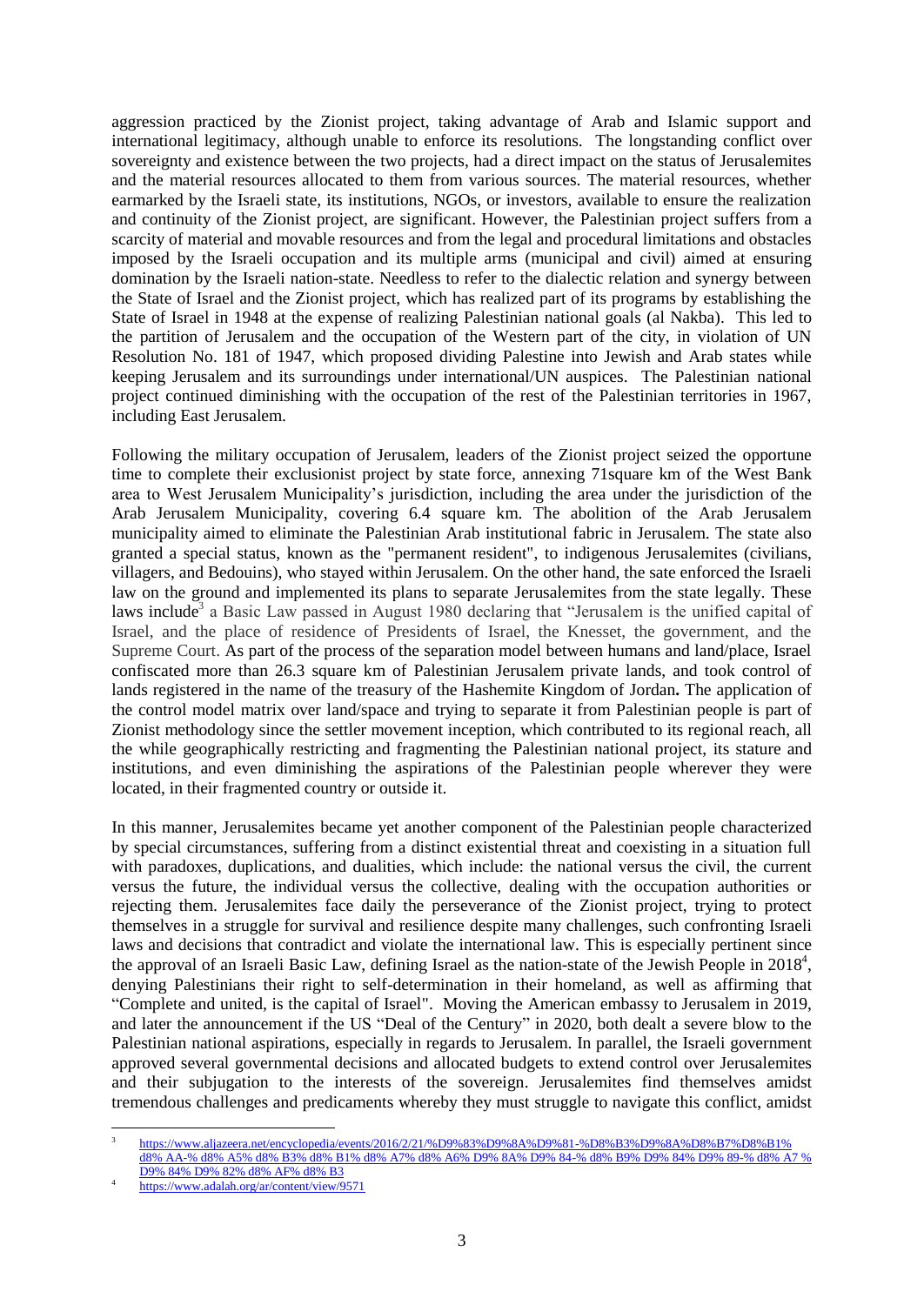the need to ensure daily existence as civilians under this hostile state, and retain their national identity, patriotic sentiment, and their role in the Palestinian national project.

## **Israeli discriminatory policies and services\development: areas and impacts**

The nature of contradiction and conflict between the two projects, present daily in structural and procedural discrimination, have created a policy approach and tools applied daily in Jerusalem. This includes budgets allocated for the development of Jerusalem's neighborhoods. Discrimination is seen clearly between West and East Jerusalem in general, and between Palestinian neighborhoods in the city and settlements in East Jerusalem as well. This discrimination had its projections and consequences on the life of Jerusalemites in all possible areas, negatively affecting them and increasing their impoverishment. The following part of the paper presents some aspects and areas of discrimination, based in part of issues raised by the Israeli State Comptroller Report of 2019. Note that this discrimination takes place both at the level of individuals and at the collective level, which has undermined the ability and strength of Jerusalemites to fight for their natural, civil, national, and basic rights.

**The status of "permanent resident"**: Granting Palestinian Jerusalemites the "permanent residents" status, created a new status definition for the indigenous people of the country. This status was given to Jerusalemites following their occupation under the provisions of the "Entry to Israel Law of 1952", which is given to those entering Israel for work, denying that they are the indigenous people of the land. Following the 1967 War, Israel imposed on Jerusalemites the Israeli-issued identity cards; a special identity card similar in design and color to the Israelis cards, yet does not grant its holder the same rights and duties, nor citizenship, nor impose on its holder the Israeli citizenship as stipulated by the Israeli Citizenship Law of 1950. On the other hand, Palestinians refuse to apply for Israeli citizenship, and most probably Israel revokes citizenship requests from Palestinian Jerusalemites. Since 2003, around 15 thousand out of 330 thousand Palestinian Jerusalemites filed a request for Israeli citizenship, while Israel approved less than 6,000 applications. 5

This special status of Palestinian Jerusalemites is the product of the temporary conditional status, which has even created a new culture temporariness and an expectation of change in position and status. According to the status of "permanent resident", Palestinian Jerusalemites are entitled to vote in municipal elections, but not in the parliamentary elections, can't hold an Israeli passport, and thus they remain under the threat of losing their residency identities and even expulsion, in addition to multiple problems associated with their travel outside their country. This conditional status, which has been used over more than 53 years of occupation, has deprived Jerusalemites of their rights in their own city, in the sense of participating and sharing the place, even though they are using it. The vast majority do not participate in municipal elections (voluntarily) or the Israeli general elections (voluntary and forced) for national considerations, and refuse to normalize their status. Because of their national position, their presence and political influence, and their share of the municipal power of decision-making regarding their budgetary allocations and disbursement for improving their conditions, have weakened. However, their adherence to the national project and international law drive them to avoid participation and safeguard their national rights refusing to sacrifice it for material gains, some of which might be illusory.

On the other hand, Israelis took advantage of the status of Jerusalemites, their political behavior, and held them guilty of not participating, which is the reason for the lack of disbursement of resources for developing their neighborhoods, opening up opportunities for economic and social development. However this paper does is not concerned with the pros and cons of the political participation of Jerusalemites in the Israeli political system, at the municipal and country levels. Rather, it is important to highlight how the "permanent resident" status granted forcibly by the Israeli occupation, deprives Jerusalemites of a fundamental right; the rights inherent in permanent stable citizenship, thus paving the way for all forms of discriminatory policies planned and exercised to steer their daily individual and collective lives.

<sup>1</sup> <sup>5</sup> [Https://www.hrw.org/he/news/2017/08/08/307607](file:///C:/Users/haneen.masri/AppData/Local/Microsoft/Windows/INetCache/Content.Outlook/J9RT20YQ/%09Https:/www.hrw.org/he/news/2017/08/08/307607)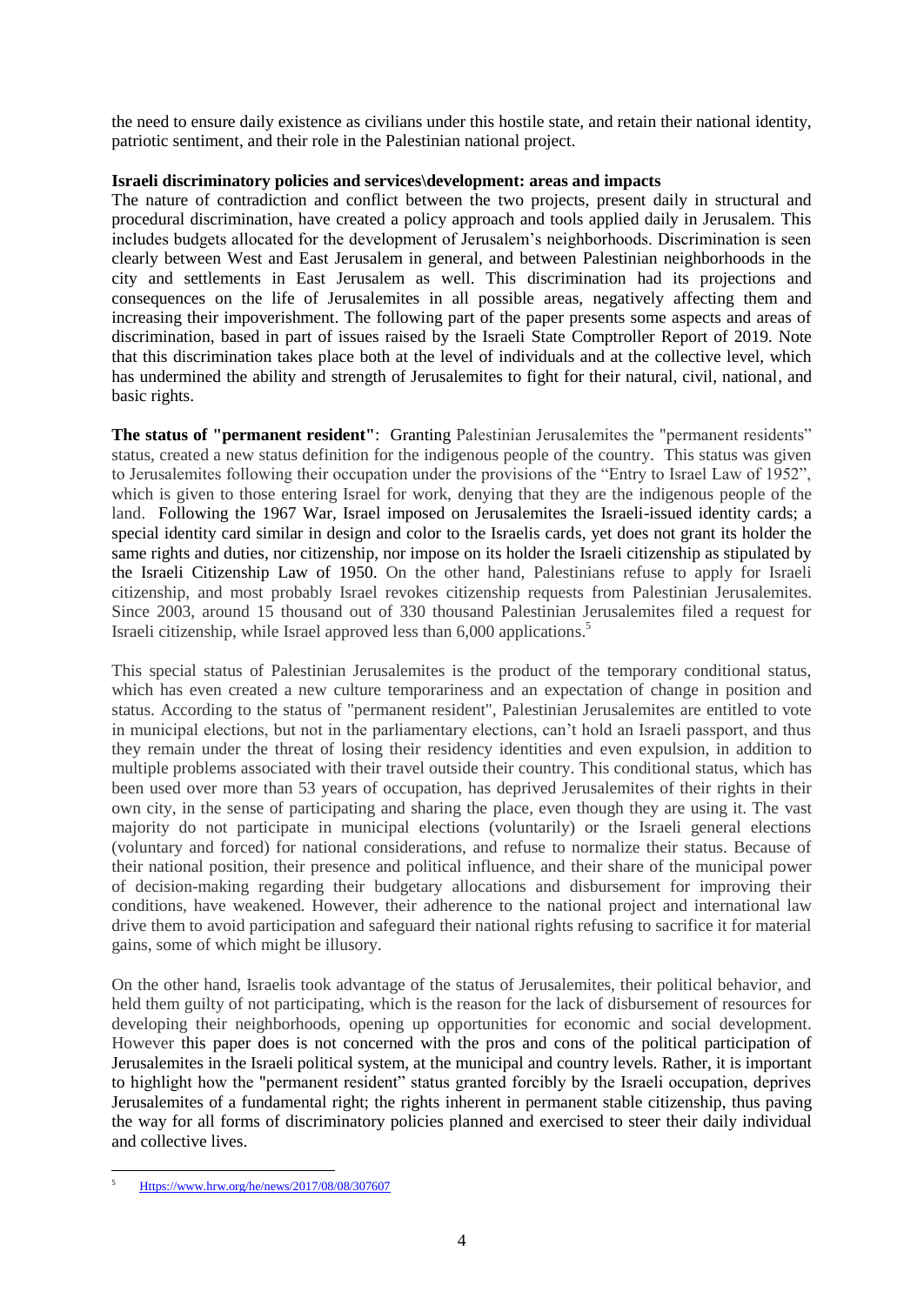

**Figure 1: Distribution of Jerusalemites by Status, 2017**

According to the State Comptroller data (2019), between 2008-2017 around 8185 requests for Israeli citizenship were filed, and about 6497 fixed reunifications of Jerusalemite families were applied, the majority of which were revoked (see Figure 2).



**Figure 2: The number of applications for Israeli citizenship and fixed reunification of families filed by Jerusalemites between 2008-2017**

Source: The State Comptroller's Report, 2019

**The demographic situation**: By the end of 2017, Jerusalem's population was estimated at 901 thousand, living within municipal boundaries of approximately 125 square km. About 341.5 thousand are Palestinians, representing about 38% of the total population of the city (see Table 1). Jerusalemites features a young society, with a median age of 21.4 years in 2017 compared to 25.6 years in the Jewish community, compared to 29.8 years in Israel. This means that the dependency ratio (population/number of workers) exceeded 1092 per 1000 all over Jerusalem, indicating a poor community. Therefore, Jerusalem is the second poorest city in Israel following Bnei Brak, which is inhabited by a majority of Jewish Orthodox-haridam, who make 35% of Jerusalem's inhabitants.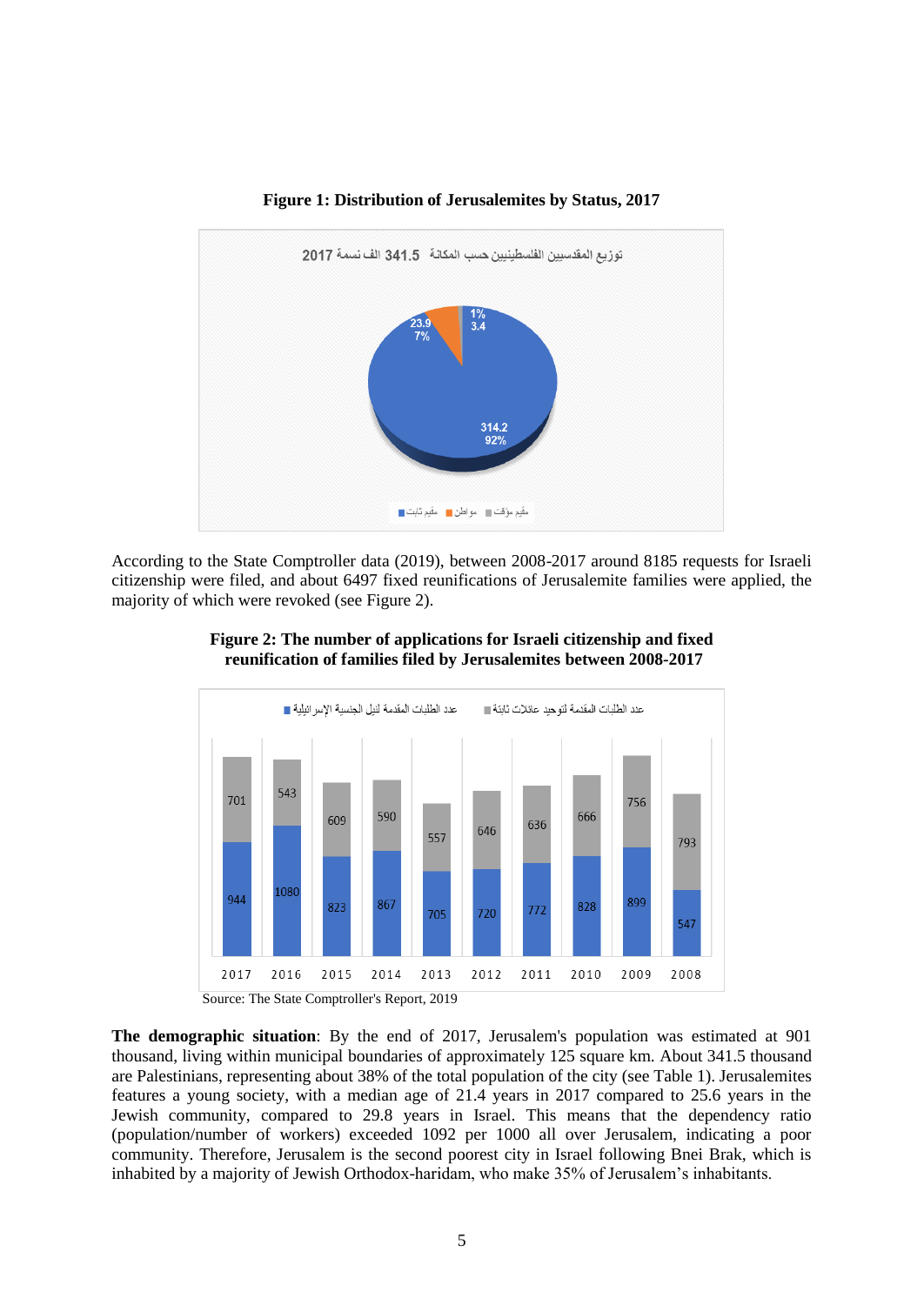This demographic construct diminishes the potential labor force participation rate, which has reached 52% in 2017 among Jerusalemites in the age group 25-64 versus 78% among Israelis in Jerusalem. Another factor that worsens Jerusalemites poverty, the Jerusalemite females' participation rate in the labor force, which is less than 27% compared to 80% among Israeli females in Jerusalem. The low participation rate translates into low-income for large households. In 2017, the average Jerusalemite household size was 5.2 people compared to 3.4 for the Jewish household.

As well, the demographic construct deepens the economic gaps between Arabs and Jews, which requires increased spending on services while generating low income because of the low participation rate, the high unemployment rate and the construct of the labor market, where Jerusalemites are concentrated in low-income sectors, undermining their economic capacities. Jerusalemites under the poverty line reached 75% compared to 50% for Arab Palestinians in Israel and 29% among Jews in Jerusalem.<sup>6</sup> Such an economic reality highlights the fragile middle strata Jerusalemite society, in need of government subsidies to services and infrastructure. Add to that, the discriminatory policies and control against Jerusalemites, which have exacerbated their economic and social conditions.

| Year                                      | <b>Total</b><br>population | Year on year<br>change $(\% )$ | <b>Jews</b> | Year on<br>year change | <b>Palestinian</b><br>Arabs | Year on<br>year change | proportion of<br>Arabs to total<br>population $(\% )$ |
|-------------------------------------------|----------------------------|--------------------------------|-------------|------------------------|-----------------------------|------------------------|-------------------------------------------------------|
| 1967                                      | 266.3                      |                                | 197.7       |                        | 68.6                        |                        | 25.76                                                 |
| 1980                                      | 401.1                      | 3.3                            | 292.2       | 3.1                    | 114.8                       | 4.0                    | 28.62                                                 |
| 1990                                      | 524.5                      | 2.6                            | 378.2       | 2.6                    | 146.3                       | 2.5                    | 27.89                                                 |
| 2000                                      | 657.5                      | 2.3                            | 448.8       | 1.7                    | 208.7                       | 3.6                    | 31.74                                                 |
| 2010                                      | 788.1                      | 1.8                            | 504.2       | 1.2                    | 283.9                       | 3.1                    | 36.02                                                 |
| 2017                                      | 901.3                      | 1.9                            | 559.9       | 1.5                    | 341.5                       | 2.7                    | 37.89                                                 |
| Increase rate<br>between $1967 -$<br>2017 | 238.4                      |                                | 183.2       |                        | 397.8                       |                        |                                                       |

#### **Table 1: The Increase in Jerusalem's Population by National Group, between 1967 -2017**

Source: Jerusalem Statistical Yearbook 2019, the Jerusalem Institute for Policy Research, Jerusalem, p. 24

**Spatial planning and housing:** One of the clear areas of discrimination against Jerusalemites is the system of Statutory and Regulative Spatial Planning and Housing. Planning sometimes is used as a controlling tool that hinders Jerusalemites' access to decent housing and jobs. The building license and land ownership document -Kushan al Tabu-are used to discriminate between Jerusalemites and Israelis in Jerusalem similar to other Palestinian spaces (Khamaisi, 2018). Palestinian neighborhoods, as defined statistically by Jerusalem's Municipality, extend over approximately 46.711 dunums, which is the left area following Israel's confiscation and acquiring of about 26.3 thousand dunums of East Jerusalem's area. The area of these neighborhoods planned and designed for housing/building permits is approximately 9.844 dunums or about a quarter of the area used for housing in the whole of Jerusalem  $(41.690$  dunums in 2013).<sup>7</sup> The total area of land for development uses reached 18.627 dunums out of 37.300 dunums included in structural schemes for the Palestinian neighborhoods, which occupy 14.8% of the area currently under Jerusalem's Municipality jurisdiction. Around 8.5% only of these Palestinian-inhabited areas is zoned as residential areas, where some roads and open spaces serve Israeli settlements as well. Notably, the majority of endorsed local structural planning schemes for Palestinian neighborhoods grants low-height building permits ranging between 25%- 75% of other Jerusalem neighborhoods,<sup>8</sup> dealing with Jerusalemite neighborhoods as "rural"

**<sup>.</sup>** 6 [https://jerusaleminstitute.org.il/wp-content/uploads/2019/05/PUB\\_503\\_%D7%A2%D7%9C-](https://jerusaleminstitute.org.il/wp-content/uploads/2019/05/PUB_503_%D7%A2%D7%9C-%D7%A0%D7%AA%D7%95%D7%A0%D7%99%20%25%20D7%25%2099%25%20D7%25%209A-%25%20D7%25%20A2%25%20D7%25%2091%25%20D7%25%20A8%25%20D7%25%2099%25%20D7%25%20AA-2019_web.pdf)

[<sup>%</sup>D7%A0%D7%AA%D7%95%D7%A0%D7%99 % D7% 99% D7% 9A-% D7% A2% D7% 91% D7% A8% D7% 99% D7% AA-](https://jerusaleminstitute.org.il/wp-content/uploads/2019/05/PUB_503_%D7%A2%D7%9C-%D7%A0%D7%AA%D7%95%D7%A0%D7%99%20%25%20D7%25%2099%25%20D7%25%209A-%25%20D7%25%20A2%25%20D7%25%2091%25%20D7%25%20A8%25%20D7%25%2099%25%20D7%25%20AA-2019_web.pdf)[2019\\_web.pdf](https://jerusaleminstitute.org.il/wp-content/uploads/2019/05/PUB_503_%D7%A2%D7%9C-%D7%A0%D7%AA%D7%95%D7%A0%D7%99%20%25%20D7%25%2099%25%20D7%25%209A-%25%20D7%25%20A2%25%20D7%25%2091%25%20D7%25%20A8%25%20D7%25%2099%25%20D7%25%20AA-2019_web.pdf) 

<sup>7</sup> Israeli Central Bureau of Statistics, 2018 Jerusalem Municipality profile, local authorities in Israel 2017, Bulletin No. 1759: Page 180

<sup>8</sup> Bimkom 2013, Survey of Palestinian Neighborhoods in East Jerusalem: Planning Problems and Opportunities, Bimkom, Jerusalem.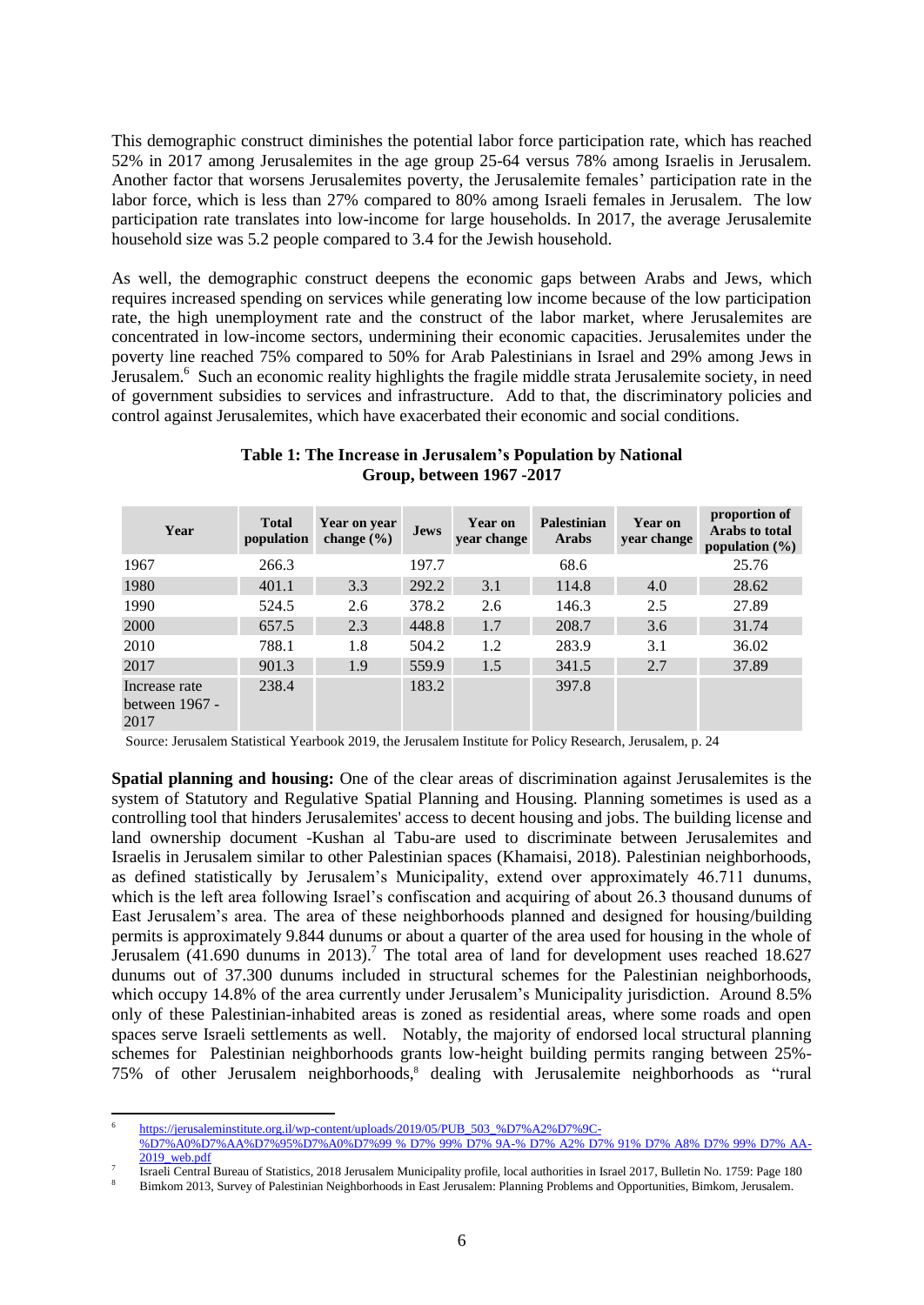neighborhoods", as in the case of Sur Baher, or areas listed as protected heritage sites like the Old City and its Basin, which means prohibiting issuing building permits in these areas.

Other problems complicating the issuance of building permits are associated with land settlement and registration, like; lack of proof of ownership accepted by the Israeli law, despite the availability of registry extract or possession as in common practices. Around 90% of Palestinian Jerusalemite neighborhoods (46 square km) need land settlement, following the dismissal of the official officer responsible for the process upon a government decision. Because of the difficulty of providing proof of ownership, the issuance of building permits is suspended currently, especially after the Israeli decision passing amendments of the Construction and Regulation Law No. 101 and 104. The amendments oblige local regulation committees, in this context Jerusalem's Municipality, not to issue licenses in the absence of proof of land ownership, which also should be regulated by a structural plan and an official division by the competent authorities, are presented. Following these legal amendments, Jerusalem Municipality started to reject what is known as the "Mukhtar signature" as proof of ownership for licensing purposes.

Given that the statutory and regulative spatial planning system does not consider East Jerusalem and its neighborhoods as a city with urban functions, and rather enroots its dependency functionally on West Jerusalem and prevents the designation of lands for residential uses, it is natural that Jerusalemites have continued to erect unlicensed buildings, ignoring risks of legal prosecution. Today, unlicensed residential units are estimated at some 20 thousand, or around a third of the housing units inhabited by Jerusalemites  $(57,235)$  units in 2017).<sup>9</sup> These units are under the threat of demolition and their inhabitants are threatened with penalties and costly fines, let alone psychological, penal, social, and economic suffering. Between 2004-2019, Israeli authorities demolished about 970 houses, that is 65 house per year on average. Based on Jerusalem Municipality's budget for 2018, the Municipal court income generated from fines charged over unlicensed buildings reached about NIS 25 million, noting that 70% of these buildings are in East Jerusalem. According to the Israeli organization "Peace Now", Jerusalem's Municipality issued building license for 9,536 housing units between 1991-2018, only 16.5% of which were granted to Jerusalemites. Jerusalemites suffering from discrimination exacerbates with the large gap between supply and demand for housing. During the period 2009-2018, construction works began in 26,737 housing units in Jerusalem, around 4,900 unit only  $(18.3%)$  were zoned for Palestinian neighborhoods of Jerusalem.<sup>10</sup> Between 2011-2017, the shortage in residential units needed for housing Jerusalemite households was estimated at 11,326 units (refer to Table 2 below).

| Area               | 2011                             |      |                                       | 2017                   |                                  |                         | <b>Projection of</b><br>households |                           | Average<br><b>Estimated</b> number of | Average                     |
|--------------------|----------------------------------|------|---------------------------------------|------------------------|----------------------------------|-------------------------|------------------------------------|---------------------------|---------------------------------------|-----------------------------|
|                    | <b>Population</b><br>(thousands) | size | <b>Household</b> Number of Population | households (thousands) | Average<br>size of<br>households | Number of<br>households | number<br>between<br>2011-2017     | Annual<br><b>Increase</b> | residential<br>unites<br>supplied     | annual<br>shortage<br>$(-)$ |
| East<br>*Jerusalem | 282566                           | 5.4  | 52327                                 | 337900                 | 5.2                              | 64981                   | 12654                              | 2109                      | 490                                   | 1618                        |
| West<br>Jerusalem  | 505486                           | 3.4  | 148672                                | 563400                 | 3.4                              | 165706                  | 17034                              | 2839                      | 2184                                  | 655                         |

# **Table 2: A comparison of the housing needs gap between East and West Jerusalem, 2011-2017**

\*Excluding Israeli settlements in East Jerusalem.

Source: Data were extracted and calculated based on: Central Bureau of Statistics (2018), summaries of the Jerusalem Statistical Yearbook, multiple years, Jerusalem.

 $\overline{a}$ 9 [https://jerusaleminstitute.org.il/yearbook/#/207/1447](https://jerusaleminstitute.org.il/yearbook/#/207/1447 ) 

<sup>10</sup> Ibid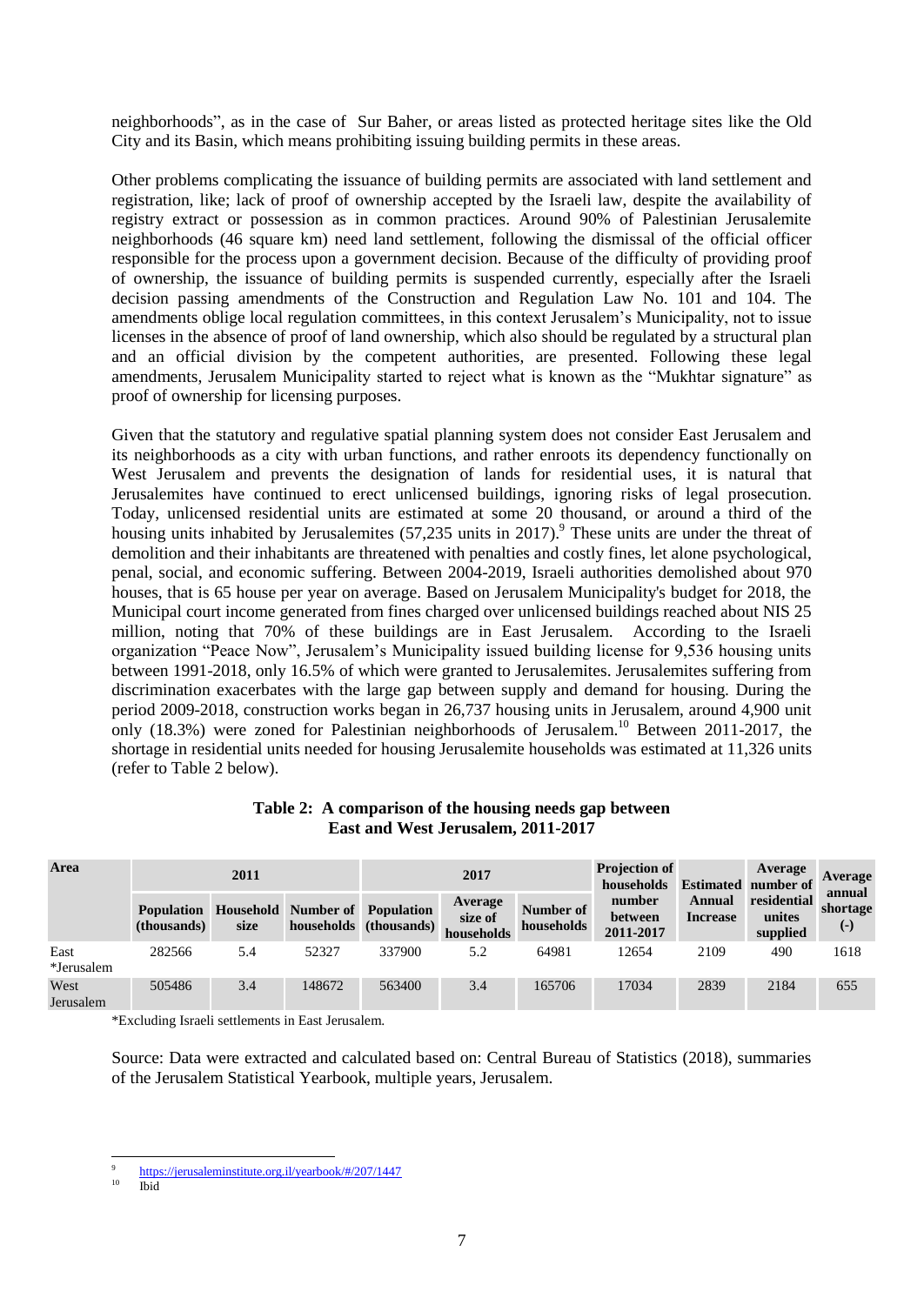**Structural and procedural discrimination in spatial planning;** Land and housing issues have a direct impact on the lives of Jerusalemites and exacerbate their suffering as well. It is worth mentioning that the state's control over confiscated public lands, some of which were owned by the treasury of the Hashemite Kingdom of Jordan, aimed to allocate these lands for the establishment of Israeli ad hoc projects to preclude their allocation to Palestinians. The dominant feature of the Palestinian housing sector and licensing is that it features individual projects, while the dominant feature of the sector among Israeli housing in Jerusalem is that it is provided collectively through the Ministry of Housing or companies supported by the ministry. The methods of building and housing is related to their access to subsidized housing loans which are facilitated for Israeli households, but not Palestinian ones.

**Social and cultural services;** Jerusalem is the oldest Palestinian city with the oldest municipality, yet it suffers from insufficient social and cultural services. Following its occupation, the cultural urban life started to diminish with the shrink of the middle class, and inclusion of rural communities in its municipal administrative surroundings. These rural communities include most of Jerusalem's inhabitants and have passed a stage of distorted selective urbanization. Isolating Jerusalem from its peripheries (i.e. the suburbs and surrounding and adjacent towns (Khamaisi 2019 b)), by the separation wall since 2000, following the Israeli policy known as "center of life" which works on reducing the number of Jerusalemites and control their functional and generational movement in the space. Before this policy, Israel applied another policy under which the Israeli Government and the Jerusalem municipality deal with Jerusalemites as separate national/ethnic group that hinder and obstruct the formation of a collective participation in urban life, development of sustainable institutions and social and cultural services. This has weakened cultural and social life in Jerusalem**.** Jerusalemites attempts to revive the cultural and social life by activating theaters, sports teams, colleges and universities, programs like Al Quds Arab Capital of Culture 2009, reopening the Orient House, Al-Hakawati theater, ... etc., face a systemized counter policy to combat these efforts and hinder organizing any activity unless through community centers, which faces opposition by Jerusalemites. Given the religious significance of Jerusalem, the cultural life in the city is connected basically with religious anniversaries and events. Usually, cultural events are conducted locally among the neighborhoods/villages near the city, concentrate in mosques and churches, or connected with families and their occasions.

By examining the budget allocated to cultural and social activities in East Jerusalem Budget for 2013, it is clear the scarce resources allocated to and spent in each sector; 1.9% for cultural activities, 11.5% social activities, 1.5% sports activities, and 4.2% social welfare.<sup>11</sup> When we examined these sectors' allocations in the Budget of 2018, it appeared that the same allocated percentages remained unchanged.

**Infrastructure:** Discrimination between East and West Jerusalem in infrastructure development is obvious. By infrastructure, we mean all the needed facilities to provide a decent human life in urban spaces such as roads, public squares, public facilities, road cleaning and wastes collection, the general landscape, water networks, sewerage network, rainwater drainage systems, electricity grid, ... etc. This discrimination was monitored and reported by the State Comptroller Report  $(2019)$ .<sup>12</sup> The dilemma of infrastructure development, provision, and maintenance in East Jerusalem and its governance are much ascribed to the different and multiple Israeli and Palestinian service institutions responsible for execution. In this case, they include: Jerusalem District Electricity Company (JDECO), Israel Electric Corporation (IEC), Jerusalem company for Sewerage and Water (Gihon), and Ramallah Water Authority, which serves the north of East Jerusalem (Shuafat and Beit Hanina, Qalandiya and Kufr Aqab) (Shlomo, 2017). On the other hand, West Jerusalem enjoys quality services of well-organized governmental and administrative institutions affiliated with the Israeli government and municipality.

 $11$ <sup>11</sup> http://www.fairobserver.com/wp-content/uploads/2014/08/Ir-Amim-report-on-JLM-allocation-of-funds-Heb.pdf<br><sup>12</sup> The State Country llap 2010 This

The State Comptroller, 2019. Ibid.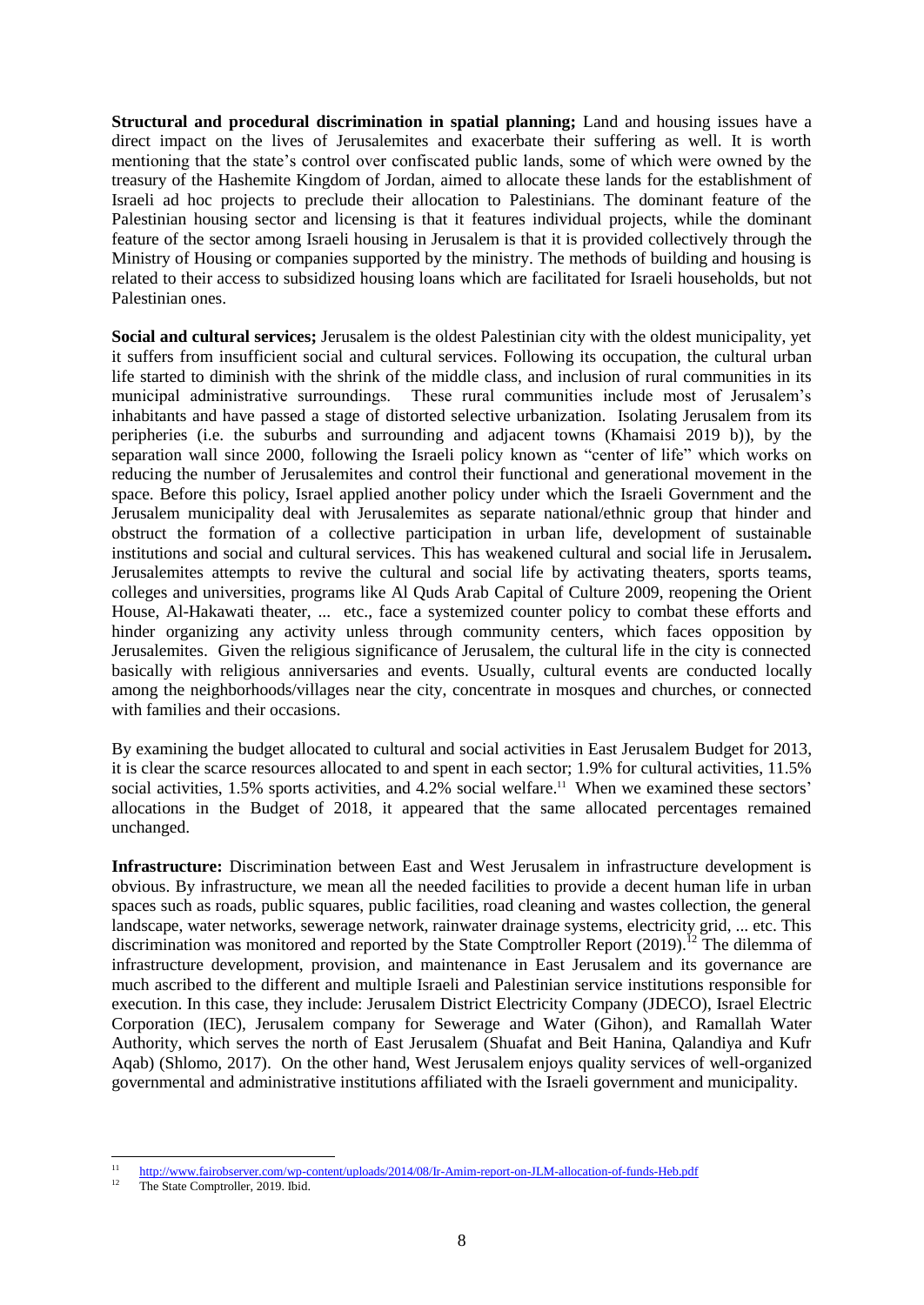Most of the built, paved, and used roads in Jerusalem neighborhoods were not built according to professional standards and requirements in terms of width, cross-slope, sidewalks, the separation between moving vehicles and pedestrians, all of which hinders the movement of public transport. Additionally, third of these roads are not properly paved, which impedes their cleaning or the entry of waste collection vehicles, ambulances, and civil defense vehicles as well. The wide gap between East and West Jerusalem is seen in the scarcity of resources allocated to waste collection and disposal. Based on the data presented by the State Comptroller (2019:522), it is evident that only: 10% of waste collection workers, 7% of waste containers, 6% of the number of waste collection routes serving houses, and 4% of the containers' sizes in the city were allocated to the Palestinian neighborhoods in 2016 (refer to Table-3). In 2017, based on the government's decision No. 2684, the Israeli Ministry of Environmental Protection allocated NIS 107 million for bridging the gap between the two regions in the field of waste collection and infrastructure.

|                                | No. of<br>Workers | No. of<br>Vehicles | No. of<br><b>Containers</b> | Number of<br><b>Routes</b> | <b>Total Size of</b><br><b>Containers (Liters)</b> |
|--------------------------------|-------------------|--------------------|-----------------------------|----------------------------|----------------------------------------------------|
| Cleaning West Jerusalem        | 696               | 109                | 11.846                      | 135                        | 27.220.470                                         |
| <b>Cleaning East Jerusalem</b> | 81                | 16                 | 871                         | 9                          | 1.240.000                                          |
| total                          | 777               | 125                | 12.717                      | 144                        | 28.460.470                                         |
| % East Jerusalem               | 10.4              | 1.28               | 6.85                        | 6.25                       | 4.35                                               |
|                                |                   |                    |                             |                            |                                                    |

## **Table 3: Resources Allocated by the Municipality for Cleaning East and West Jerusalem (Nov. 2016)**

Source: State Comptroller Report, 2019: 552.

The deterioration of East Jerusalem's infrastructure basically stems from the absence of planned zoning. When there is no approved zoning plan, the municipality does not allocate the needed financial resources for implementing the structure, nor does it expropriate (confiscate) land to build roads or public spaces to provide public facilities or buildings, and provide the needed infrastructure. This in turn increases environmental distress and social violence. In contrast to the deteriorating infrastructure in East Jerusalem's Palestinian neighborhoods, developed and maintained public buildings in West Jerusalem and settlements according to urban zoning plans further widens the gap between the city's regions.

**Local Economic Development:** East Jerusalem suffers from proliferation of individual actors and local and national economic marginalization**,** despite the Palestinian desire and aspiration to transform it into an economic hub that the whole region benefits from as is the case of every capital city. However East Jerusalem has remained on the margin of the municipal economy, owing to the localization/centralization of the Palestinian national economic activities and institutions in Ramallah, away from the annexation and expansion wall, the reliance of the majority of Jerusalemites on work in the city, and the application of Israel's policies that aim to enroot Jerusalemites' dependence on jobs and economic institutions operating in West Jerusalem. Additionally, some structural and functional conditions, such as the distribution of Jerusalemites throughout neighborhoods/villages that have arisen and developed as economic centers and workshops for local services owing to the prevention of establishing urban and national economic centers in East Jerusalem, also contributed to the weakening of the local economy. \

According to the municipal tax (Arnona) data, 30% of non-residential property subject to the Arnona are located in East Jerusalem. The total area zoned for trade and workshops in endorsed structural schemes reached 350 dunums out of 4,950 dunums zoned for industry, trade, and offices in Jerusalem, i.e. 7% of this area is located in East Jerusalem. To elucidate the gap, we present an example the master scheme for Sur Baher no. 0124412-101, which was prepared in 2017. The scheme includes 19.14 dunums (0.39% of the total area of the scheme) endorsed as economic enterprises, around 72 dunums were suggested (1.48% of the total area of the scheme) (including the endorsed) allocated for establishing local economic enterprises by the target year 2035.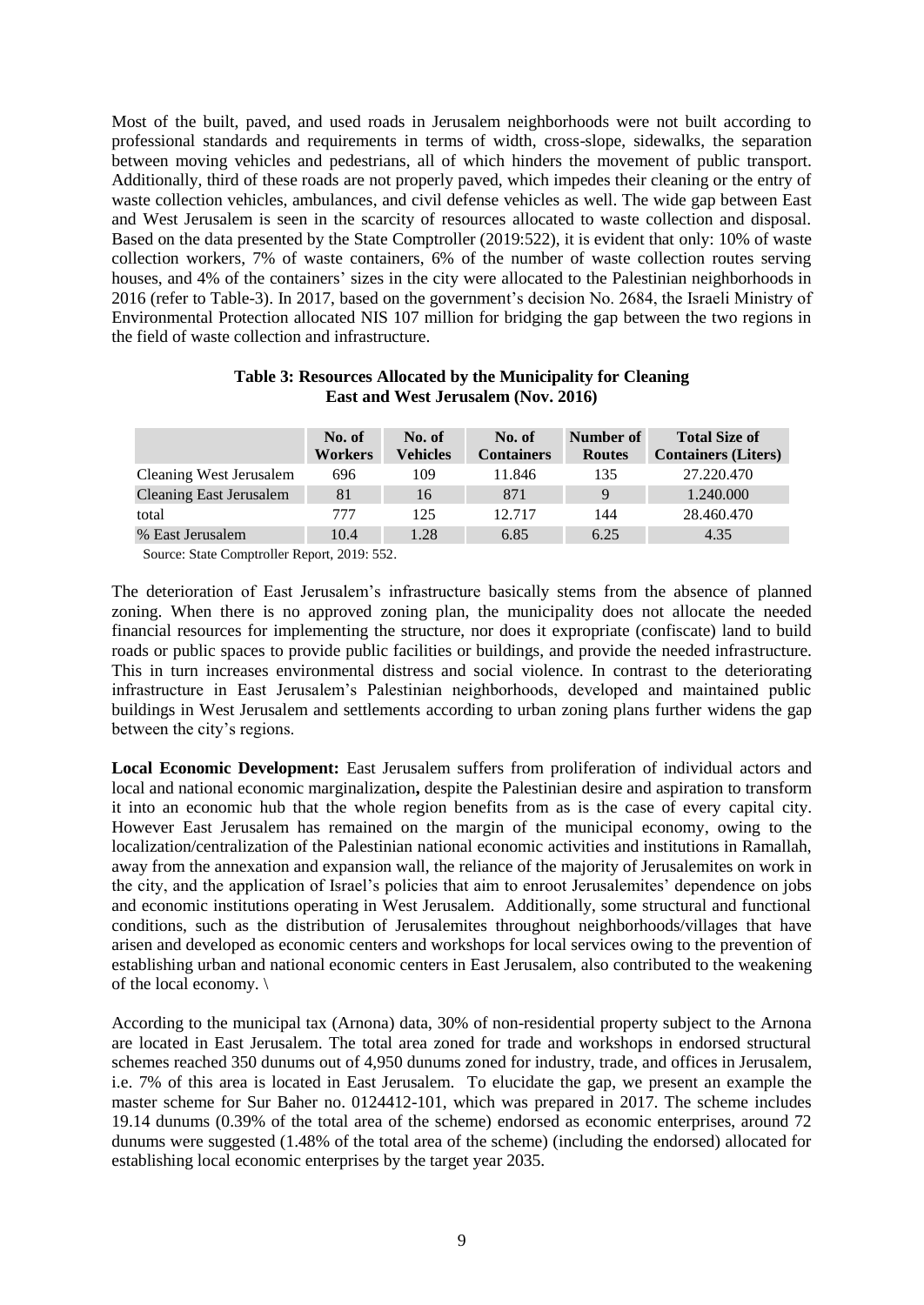As an indicator of the scarcity of local economic development opportunities, we examined the area from which Jerusalem's Municipality collected Arnona in 2017. Non-residential business activities (service and trading offices, industrial enterprises, workshops, banks, insurance companies, and hotels) were required to pay Arnona. The area of these activities' properties was 3,550.9 thousand square meters. The Municipality collected NIS 828.7 million, about 344.4 thousand square meters of which are located in East Jerusalem, representing 9.7% of the area used for economic activities in Jerusalem. Tables 4 and 5 present comparative data on Arnona collection in the years 2019 and 2018.

| Area                                                                      | <b>Item</b>                                                                                  | 2019 Budget   | % Revenues by Item,<br><b>West Jerusalem</b><br>compared to East<br><b>Jerusalem</b> | <b>Comparison % Revenues</b><br>by each item, West<br>Jerusalem compared to<br><b>East Jerusalem</b> |  |
|---------------------------------------------------------------------------|----------------------------------------------------------------------------------------------|---------------|--------------------------------------------------------------------------------------|------------------------------------------------------------------------------------------------------|--|
| West Jerusalem<br>(including Israeli<br>settlements in<br>East Jerusalem) | Current collection of Arnona on<br>residential unites-West Jerusalem                         | 810,000,000   | 53.3                                                                                 | 86.4                                                                                                 |  |
|                                                                           | Current collection of Arnona on non-<br>residential unites - West Jerusalem                  | 605,000,000   | 40.0                                                                                 | 90.3                                                                                                 |  |
|                                                                           | collection of Arnona arears on<br>residential unites - West Jerusalem                        | 35,000,000    | 2.3                                                                                  | 50.7                                                                                                 |  |
|                                                                           | collection of Arnona arears on non-<br>residential unites - West Jerusalem                   | 68,000,000    | 4.4                                                                                  | 74.0                                                                                                 |  |
|                                                                           | <b>Total budget revenues from West</b><br>Jerusalem's buildings                              | 1,518,000,000 | <b>100</b>                                                                           | 85.9                                                                                                 |  |
| East Jerusalem                                                            | Current collection of Arnona on<br>(excluding Israeli residential properties- East Jerusalem | 127,000,000   | 50.8                                                                                 | 13.6                                                                                                 |  |
| settlements in<br>East Jerusalem)                                         | Current collection of Arnona on non-<br>residential properties- East Jerusalem               | 65,000,000    | 26.0                                                                                 | 9.7                                                                                                  |  |
|                                                                           | Collection of Arnona arears on<br>residential properties- East Jerusalem                     | 34,000,000    | 13.6                                                                                 | 49.3                                                                                                 |  |
|                                                                           | Collection of Arnona arears on non-<br>residential properties- East Jerusalem                | 24,000,000    | 9.6                                                                                  | 26.0                                                                                                 |  |
|                                                                           | <b>Total budget revenues from East</b><br>Jerusalem's buildings                              | 250,000,000   | 100                                                                                  | 14.1                                                                                                 |  |

## **Table 4: Comparison of the Distribution of the Municipality's Arnona Revenues by 2019 Budget Items**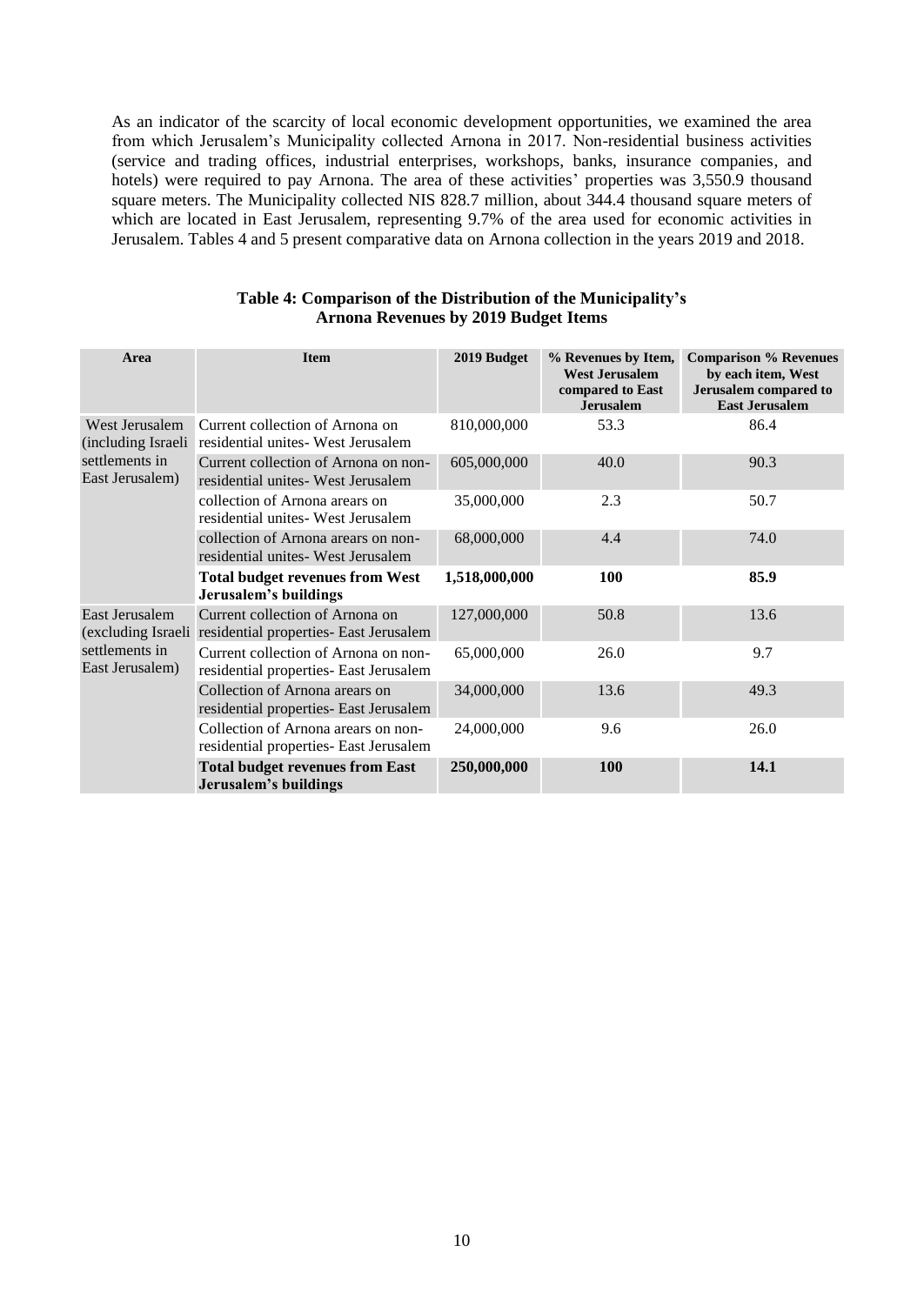|                                      |                 |                            | <b>Arnona</b>              |               |                            |               | <b>Remaining</b>           |               |
|--------------------------------------|-----------------|----------------------------|----------------------------|---------------|----------------------------|---------------|----------------------------|---------------|
|                                      | <b>Total</b>    | <b>Imposed debts</b>       | deductions                 |               | <b>Arnona collection</b>   |               | debt                       |               |
|                                      | <b>Property</b> | <b>Thousand</b><br>shekels | <b>Thousand</b><br>shekels | $\frac{0}{0}$ | <b>Thousand</b><br>shekels | $\frac{6}{6}$ | <b>Thousand</b><br>shekels | $\frac{0}{0}$ |
| <b>Total for Jerusalem</b>           | 33,766          | 1,502,513                  | 295,128                    | 20            | 955,458                    | 64            | 234,208                    | 16            |
| Kufr Aqab                            | 702             | 37,328.4                   | 2,152.4                    | 6             | 22,687.9                   | 61            | 12,488.0                   | 34            |
| Shuafat                              | 1,490           | 66,586.6                   | 8,049.2                    | 26            | 37,770.3                   | 2             | 20,704.0                   | 62            |
| <b>Shufat Refugee Camp</b>           | 9               | 71.2                       | 0.0                        | $\mathbf{0}$  | 0.0                        | $\mathbf{0}$  | 71.2                       | 100           |
| Anata                                | 80              | 3,825.8                    | 1,403.2                    | 37            | 1,648.1                    | 43            | 774.5                      | 20            |
| Issawiyya                            | 105             | 2,590.2                    | 634.7                      | 25            | 429.1                      | 17            | 1,428.0                    | 55            |
| Al Tur (Mount Scopus)                | 384             | 11,839.1                   | 3,958.6                    | 33            | 4,778.0                    | 40            | 3,084.1                    | 26            |
| Wadi Al-Joz and Sheikh<br>Jarrah     | 627             | 33,440.0                   | 4,494.2                    | 13            | 21,598.9                   | 65            | 6,431.0                    | 19            |
| Bab az-Zahra and Almsaadh            | 1,532           | 40,747.5                   | 4,549.2                    | 11            | 25,582.5                   | 63            | 10,277.9                   | 25            |
| <b>Muslim Quarter</b>                | 1,060           | 26,001.1                   | 3,389.1                    | 13            | 14,726.2                   | 57            | 7,533.5                    | 29            |
| Christian Quarter                    | 293             | 6,423.8                    | 1,839.2                    | 29            | 3,708.9                    | 58            | 790.0                      | 12            |
| Armenian Quarter                     | 177             | 3,748.7                    | 832.2                      | 22            | 1,250.8                    | 33            | 1,665.7                    | 44            |
| Silwan                               | 139             | 3,142.5                    | 1,054.6                    | 34            | 546.7                      | 17            | 1,505.6                    | 48            |
| Abu Tor                              | 46              | 1,418.1                    | 960.6                      | 68            | 168.7                      | 12            | 288.8                      | 20            |
| Ras Al-Amud                          | 202             | 5,760.9                    | 1,536.5                    | 27            | 1,238.3                    | 22            | 2,836.6                    | 49            |
| Jabel Mukaber                        | 243             | 4,988.5                    | 1,432.4                    | 29            | 1,204.0                    | 24            | 2,320.8                    | 47            |
| Sur Baher                            | 384             | 10,963.1                   | 1,637.2                    | 15            | 6,794.3                    | 62            | 2,531.6                    | 23            |
| Umm Tuba                             | 48              | 925.1                      | 513.4                      | 56            | 176.3                      | 19            | 235.5                      | 26            |
| Beit Safafa                          | 236             | 8,928.1                    | 2,678.1                    | 30            | 1,742.3                    | 20            | 4,424.7                    | 50            |
| <b>Total for East Jerusalem</b>      | 7,757           | 268,728.8                  | 41,114.9                   | 15            | 146,051.2                  | 54            | 79,391.5                   | 30            |
| East Jerusalem to total<br>Jerusalem | 30              | 17.9                       | 13.9                       |               | 15.3                       |               | 33.9                       |               |

# **Table 5: Levying Arnona from Non-residential Enterprises in Jerusalem by Quarters, 2018**

Source: Calculated based on Table 21- Levying Arnona from non-residential enterprises in Jerusalem by Quarters and type of properties, 2018

As shown in the above Tables, the Municipality's income from the Arnona tax in Jerusalem is estimated at 14.1% of its total income in a regular budget (around NIS 250 million). However, the municipality's total spending on Palestinian neighborhoods is less than 16% of its general budget, including governmental grants. Notwithstanding that East Jerusalem residents make up about 40% of the city's population, and 45% of the generation below 17 years old. A policy paper by Ir Amim on Jerusalem Municipality's Budget of 2013, provided an analysis of the actual funds spent for developing East Jerusalem. The paper showed that the percentage of spending on the different major budget items did not change.<sup>13</sup>

## **New governmental policies and programs: objectives, scopes, and implementation**

**.** 

The deterioration of the socioeconomic conditions and services provision in East Jerusalem is not recent. It has for long been clear to the Israeli municipality and government policymakers that because of the open borders between the city's two regions, the continued socioeconomic weakening of Jerusalemites has direct ramifications on West Jerusalem. Currently, about 90% of Jerusalemites were

<sup>13</sup> [http://www.ir-amim.org.il/he/policy\\_papers/%D7%A2%D7%99%D7%A8%D7%99%D7%99%D7%AA-%D7%99%D7% A8% D7%](file:///C:/Users/haneen.masri/AppData/Local/Microsoft/Windows/INetCache/Content.Outlook/J9RT20YQ/http:/www.ir-amim.org.il/he/policy_papers/×¢××¨×××ª-××%25%20A8%25%20D7%25%2095%25%20D7%25%20A9%25%20D7%25%209C%25%20D7%25%2099%25%20D7%25%209D-%25%20D7%25%20AA%25%20D7%25%20A7%25%20D7%25%20A6%25%20D7%25%2099%25%20D7%25%2091-%25%20D7%25%2091%25%20D7%25%2099%25%20D7%25%20A6%25%20D7%25%2095%25%20D7%25%20A2-3102-%25%20D7%25%20A9%25%20D7%25%2099%25%20D7%25%20A2%25%20D7%25%2095%25%20D7%25%20A8-%25%20D7%25%2094%25%20D7%25%2094%25%20D7%25%20A9%25%20D7%25%20A7%25%20D7%25%20A2%25%20D7%25%2094-%25%20D7%25%2091%25%20D7%25%209E%25%20D7%25%2096%25%20D7%25%20A8%25%20D7%25%2097-%25%20D7%25%2099%25%20D7%25%20A8%25%20D7%25%2095%25%20D7%25%20A9%25%20D7%25%209C%25%20D7%25%2099%25%20D7%25%209D)  [95% D7% A9% D7% 9C% D7% 99% D7% 9D-% D7% AA% D7% A7% D7% A6% D7% 99% D7% 91-% D7% 91% D7% 99%](file:///C:/Users/haneen.masri/AppData/Local/Microsoft/Windows/INetCache/Content.Outlook/J9RT20YQ/http:/www.ir-amim.org.il/he/policy_papers/×¢××¨×××ª-××%25%20A8%25%20D7%25%2095%25%20D7%25%20A9%25%20D7%25%209C%25%20D7%25%2099%25%20D7%25%209D-%25%20D7%25%20AA%25%20D7%25%20A7%25%20D7%25%20A6%25%20D7%25%2099%25%20D7%25%2091-%25%20D7%25%2091%25%20D7%25%2099%25%20D7%25%20A6%25%20D7%25%2095%25%20D7%25%20A2-3102-%25%20D7%25%20A9%25%20D7%25%2099%25%20D7%25%20A2%25%20D7%25%2095%25%20D7%25%20A8-%25%20D7%25%2094%25%20D7%25%2094%25%20D7%25%20A9%25%20D7%25%20A7%25%20D7%25%20A2%25%20D7%25%2094-%25%20D7%25%2091%25%20D7%25%209E%25%20D7%25%2096%25%20D7%25%20A8%25%20D7%25%2097-%25%20D7%25%2099%25%20D7%25%20A8%25%20D7%25%2095%25%20D7%25%20A9%25%20D7%25%209C%25%20D7%25%2099%25%20D7%25%209D)  [D7% A6% D7% 95% D7% A2-3102-% D7% A9% D7% 99% D7% A2% D7% 95% D7% A8-% D7% 94% D7% 94% D7% A9%](file:///C:/Users/haneen.masri/AppData/Local/Microsoft/Windows/INetCache/Content.Outlook/J9RT20YQ/http:/www.ir-amim.org.il/he/policy_papers/×¢××¨×××ª-××%25%20A8%25%20D7%25%2095%25%20D7%25%20A9%25%20D7%25%209C%25%20D7%25%2099%25%20D7%25%209D-%25%20D7%25%20AA%25%20D7%25%20A7%25%20D7%25%20A6%25%20D7%25%2099%25%20D7%25%2091-%25%20D7%25%2091%25%20D7%25%2099%25%20D7%25%20A6%25%20D7%25%2095%25%20D7%25%20A2-3102-%25%20D7%25%20A9%25%20D7%25%2099%25%20D7%25%20A2%25%20D7%25%2095%25%20D7%25%20A8-%25%20D7%25%2094%25%20D7%25%2094%25%20D7%25%20A9%25%20D7%25%20A7%25%20D7%25%20A2%25%20D7%25%2094-%25%20D7%25%2091%25%20D7%25%209E%25%20D7%25%2096%25%20D7%25%20A8%25%20D7%25%2097-%25%20D7%25%2099%25%20D7%25%20A8%25%20D7%25%2095%25%20D7%25%20A9%25%20D7%25%209C%25%20D7%25%2099%25%20D7%25%209D)  [D7% A7% D7% A2% D7% 94-% D7% 91% D7% 9E% D7% 96% D7% A8% D7% 97-% D7% 99% D7% A8% D7%](file:///C:/Users/haneen.masri/AppData/Local/Microsoft/Windows/INetCache/Content.Outlook/J9RT20YQ/http:/www.ir-amim.org.il/he/policy_papers/×¢××¨×××ª-××%25%20A8%25%20D7%25%2095%25%20D7%25%20A9%25%20D7%25%209C%25%20D7%25%2099%25%20D7%25%209D-%25%20D7%25%20AA%25%20D7%25%20A7%25%20D7%25%20A6%25%20D7%25%2099%25%20D7%25%2091-%25%20D7%25%2091%25%20D7%25%2099%25%20D7%25%20A6%25%20D7%25%2095%25%20D7%25%20A2-3102-%25%20D7%25%20A9%25%20D7%25%2099%25%20D7%25%20A2%25%20D7%25%2095%25%20D7%25%20A8-%25%20D7%25%2094%25%20D7%25%2094%25%20D7%25%20A9%25%20D7%25%20A7%25%20D7%25%20A2%25%20D7%25%2094-%25%20D7%25%2091%25%20D7%25%209E%25%20D7%25%2096%25%20D7%25%20A8%25%20D7%25%2097-%25%20D7%25%2099%25%20D7%25%20A8%25%20D7%25%2095%25%20D7%25%20A9%25%20D7%25%209C%25%20D7%25%2099%25%20D7%25%209D) 95% D7% [A9% D7% 9C% D7% 99% D7% 9D](file:///C:/Users/haneen.masri/AppData/Local/Microsoft/Windows/INetCache/Content.Outlook/J9RT20YQ/http:/www.ir-amim.org.il/he/policy_papers/×¢××¨×××ª-××%25%20A8%25%20D7%25%2095%25%20D7%25%20A9%25%20D7%25%209C%25%20D7%25%2099%25%20D7%25%209D-%25%20D7%25%20AA%25%20D7%25%20A7%25%20D7%25%20A6%25%20D7%25%2099%25%20D7%25%2091-%25%20D7%25%2091%25%20D7%25%2099%25%20D7%25%20A6%25%20D7%25%2095%25%20D7%25%20A2-3102-%25%20D7%25%20A9%25%20D7%25%2099%25%20D7%25%20A2%25%20D7%25%2095%25%20D7%25%20A8-%25%20D7%25%2094%25%20D7%25%2094%25%20D7%25%20A9%25%20D7%25%20A7%25%20D7%25%20A2%25%20D7%25%2094-%25%20D7%25%2091%25%20D7%25%209E%25%20D7%25%2096%25%20D7%25%20A8%25%20D7%25%2097-%25%20D7%25%2099%25%20D7%25%20A8%25%20D7%25%2095%25%20D7%25%20A9%25%20D7%25%209C%25%20D7%25%2099%25%20D7%25%209D)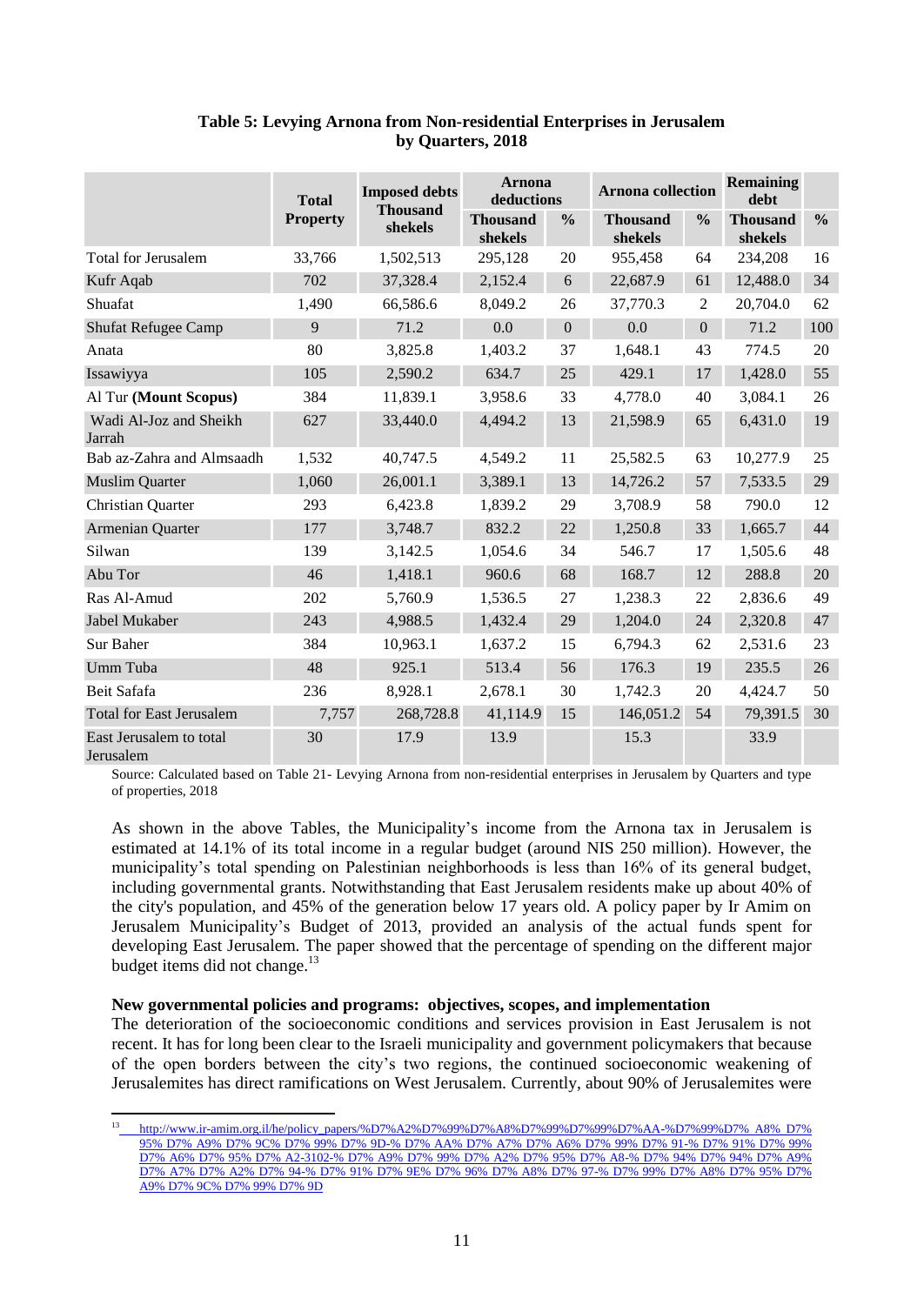born after Jerusalem's occupation on 5 June 1967 and were raised under colonial occupation, suffering from its discriminatory policies and procedures. On the other hand, the deterioration of infrastructure, the shortage of facilities in East Jerusalem and the widening gaps between East and West Jerusalem, emphasize the false allegation of the Israelis and their demand to "unify" the two regions of the city. In order to fail every geopolitical initiative that depends on monitoring Jerusalemites conditions and discrimination forms against them, whether in residency or condition- as we have discussed above, Israelis formulated new policies and programs focusing merely on East Jerusalem.

The increase over time in the number of Jerusalemites, who now make up close to 40% of the city's population, means they can't be ignored quantitatively and qualitatively. A crisis is evident in high poverty rate among the Jerusalemite society, with 75% of the society below the poverty line, the shortage in schooling rooms that exceeded 2,000 room in 2018, and the number of children in the age group 3- 18 years, reaching 23,000 who are not enrolled in schools and are not subject to the effective compulsory educational law. This means that the school dropout rate, in the compulsory educational stages, is high. In other words, Jerusalem's Municipality is not doing its job or what is needed to bring those students back to their school seats.

The conflict in Jerusalem does not exclude the educational curricula. Though the Israeli Ministry of Education and the Municipality of Jerusalem work hard to impose the Israeli curriculum, residents object and insist on Palestinian curricula. Despite the Israeli control and dominance which requires and supports the introduction of the Israeli curriculum into Jerusalemites' schools, only 8% of students are studying the Israeli curriculum.<sup>14</sup> The actual female labor force participation is not more than a quarter,<sup>15</sup> which has weakened the Jerusalemite families' economy, where most families depend on a sole breadwinner, mostly earning a low wage. This data and many others, as we mentioned before, are based on Israel's State's Comptroller's report which has been put on the table of Israeli policymaker and cannot be ignored. On the other hand, the political horizon for reaching a political settlement between Israelis and Palestinians, which would settle the geopolitical position and status of Jerusalemites' future has steadily faded, which caused concern to grew among the Jerusalemite street.

In conjunction with these concerns, loud voices have been raised, among Jerusalemites on one hand, and among the Israeli government and municipality, on the other hand, demanded concluding other issue related to the temporary status and coexistence. Moreover, the growing social violence and poverty, chaos, personal attacks in public spaces have driven Jerusalemites to seek the PA's and its agencies intervention, as well as the assistance of the Israeli police, to settle disputes and to prevent domestic aggressions. The Israeli authorities do not wish to create a gap, when it comes to the security of individuals, while they prevent and hinder the PA and its agencies' intervention in the support and protection of Jerusalemites. Hence, the authorities have developed different tools and policies, and allocated the necessary resources for their successful implementation, to ensure complete control over East Jerusalem, to segregate Jerusalemites from the Palestinian national project and leave them without any role therein, and to transform them into a static minority with no voice seeking merely to survive and secure their livelihoods. Such Israeli policies aim also to push Jerusalemites towards emigration from the city, to keep them in a state of daily dilemma and struggle for survival, livelihood, coexistence, coping, and even integrating economically and functionally within the Israeli governmental and municipal power.

Yet, in order to avert a socioeconomic and environmental deterioration in the Palestinians' individual and collective situation that would have immediate spillovers into West Jerusalem and Israel, recent governmental decisions have allocated financial resources to be spent and invested for the benefit of Jerusalemites. These allocations were accompanied by a change in the discourse language and actions, ostensibly aiming to increase integration and bridge gaps. The three governmental decisions

 $14$ <sup>14</sup> State Comptroller's Report-2019-Third Section- P: 340

<sup>15</sup> Jerusalem Statistical Yearbook- 2019- Jerusalem Institute for Policy Research- p: 78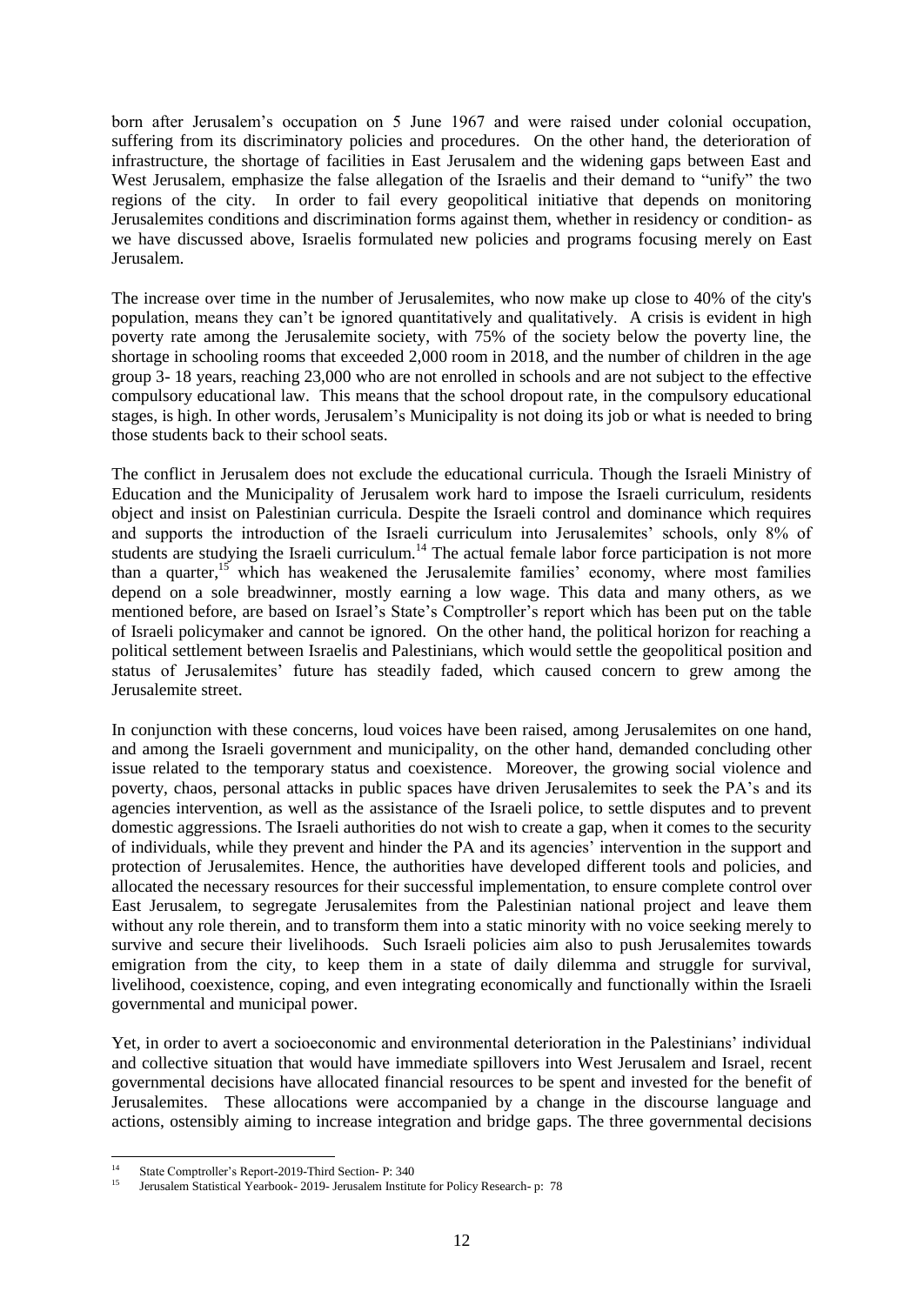reviewed below, explain well these policies. In addition, the government allocates special grants to Jerusalem Municipality for the development of the city, enhancing its position and achieving unity. However, most of these budgets are not spent in East Jerusalem. Our review has shown that the Israeli government has allocated a grant of around USD 200 million to Jerusalem Municipality, around 4% of the municipality's budget in 2007. This grant was increased to about USD 700 million in 2017, i.e. 14% of the municipality's budget (see Figure 3), and specifies how it should be spent and in what field.<sup>16</sup>





On June 29, 2014, the Israeli government took decision No. 1775; designating NIS 200 million for the period from 2014 to  $2017<sup>17</sup>$  under the title: "A plan to increase personal security and socio-economic development in Jerusalem for the benefit of all its residents". Funds were allocated in two main fields: Increasing personal security and enhancing the infrastructure needed for the work of the police in East Jerusalem. The preamble and rationale of the decision state that: " In accordance with Article 4 of the Basic Law: Jerusalem is the capital of Israel, and subsequent government decisions dealing with the development of Jerusalem and its minority sectors, and recognizing the importance of a systemic solution to the issue of personal security in East Jerusalem, which includes combating violence and crime along with economic growth". This was the first governmental program/plan since occupation to explicitly target Arab residents in East Jerusalem (now re-branded as one of Israel's "minority sectors"). However, the overall impact of the program during the first three years of its application in the eastern neighborhoods of the city was very limited and did not have an evident beneficial impact. This may be partially due to targeting a small portion of residents in five of the targeted neighborhoods. The allocated budget (NIS 200 million) for bridging the gaps was not sufficient for making any concrete improvement in the targeted fields, such as education, employment, welfare, and entertainment, but simply helped to prevent further deterioration.<sup>18</sup>

To implement the abovementioned plan, the government took a decision on 28/5/2017 to allocate about NIS 177 million for processing environmental components, which include waste collection, sanitation, and increasing environmental awareness to minimize gaps between East and West Jerusalem.<sup>19</sup> This governmental decision relied on an implementation plan developed by Environment Protection Ministry, determining areas of spending and the targeted regions.<sup>20</sup>

 $\frac{1}{16}$ State Controller's Report-2019-reference mentioned above.

<sup>&</sup>lt;sup>17</sup> Https://www.gov.il/he/departments/policies/2014\_dec1775

<sup>&</sup>lt;sup>18</sup> State Comptroller 2019- Introduction- Ibid.

 $\frac{19}{20}$  https://www.gov.il/he/departments/policies/2017\_des2684

https://www.gov.il/BlobFolder/pmopolicy/2017\_des2684/he/secretary\_govdecisions\_2017\_documents\_2684.pdf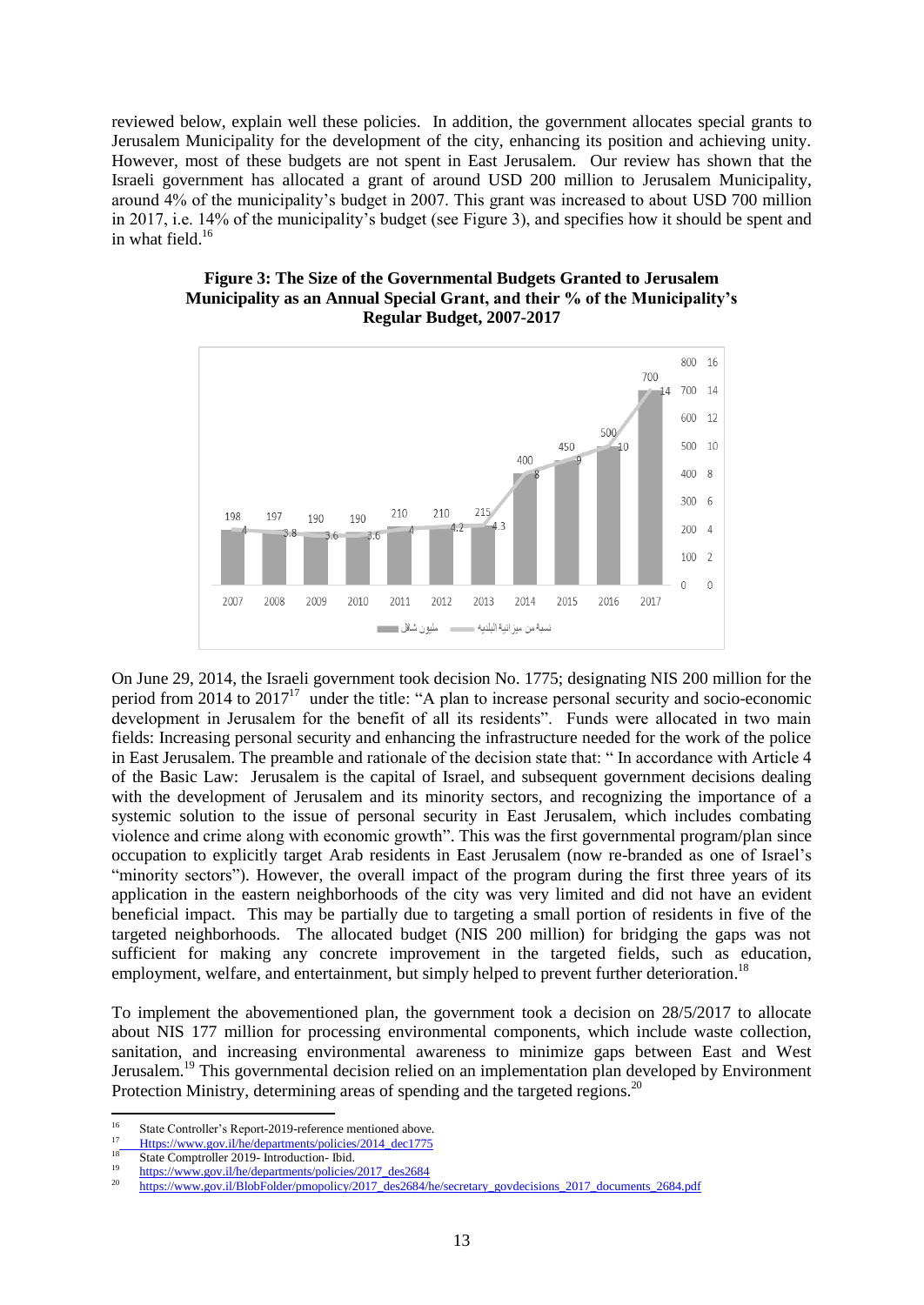The governmental intervention for bridging the gaps was extended by decision No.  $(3790)^{21}$  which was issued on 13/5/2018 and which is considered the first semi-comprehensive decision on "Reducing Socio-Economic Gaps and Economic Development in East Jerusalem" after 51 years of its occupation.<sup>22</sup> Pursuant to the decision, about NIS 2.1 billion was allocated to be spent within five years according to the areas shown in the following figure (4). This sum included a governmental grant added to the regular funds spent by Jerusalem Municipality annually.

Unlike previous governmental decisions on East Jerusalem, whereby security objectives predominated, the fundamental objective of governmental decision No. 3790 was improving the economic, social, and humanitarian status of residents. The decision had a different discourse, as well as, the language and vocabulary used in the decision wording, with the inclusion of security considerations in the program's outputs. This may be due to Palestinian-Israeli negotiations deadlock, especially on the issue of Jerusalem, and failure to reach an agreement in this regard. This has driven the Israeli government to tighten its control over East Jerusalem and re-shape it in its preferred image. In parallel with the prolonged negotiations deadlock on Jerusalem, Israel continued to change facts on the ground to hinder any possibility of settlement according to the International legitimate references. Part of this change, was seen when Israel accelerated annexation following the 2000's Intifada (uprising). At that time, Israeli ambitions and greed revolved around the annexation and expansion wall around Jerusalem. United States policy towards Jerusalem and settlements at the time encouraged Israel's ruling party to expedite implementation, culminate their project of the annexation of Jerusalem, and to completely shut the door to any political settlement. Approval of the suggested plan in decision No. 3790 was intended to mitigate any possible negative reaction by Jerusalemites toward this "culmination" and to absorb external and internal objections to Israel's plan perpetuating of the apartheid regime, which will be at its most pernicious in Jerusalem. However, the words/components of the plan uncover its embellished nature, which is evident from its local and international presentation.



**Figure 4: The Distribution of Financial Resources Allocated by Decision No. 3790 by the Main Disbursement Areas (NIS millions)**

A review of the plan's components shows that the disbursement of funds is conditional on achieving its goal of integration and individual development. The same applies to allocating funds to those applying to study at Israeli universities and colleges, and subsidies to schools adopting the Israeli

 $\overline{21}$ https://www.gov.il/he/departments/policies/dec3790\_2018

<sup>22</sup> [http://www.ir-amim.org.il/sites/default/files/%D7%94%D7%97%D7%9C%D7%98%D7%AA%20%D7%9E%D7%9E % D7% A9%](http://www.ir-amim.org.il/sites/default/files/%D7%94%D7%97%D7%9C%D7%98%D7%AA%20%D7%9E%D7%9E%20%25%20D7%25%20A9%25%20D7%25%209C%25%20D7%25%2094%25%20203790%25%2020%25%20D7%25%2093%25%20D7%25%2095%25%20D7%25%2097%25%2020%25%20D7%25%209E%25%20D7%25%20A2%25%20D7%25%20A7%25%20D7%25%2091%25%2020%25%20D7%20%25%20A8%25%20D7%25%2091%25%20D7%25%20A2%25%20D7%25%2095%25%20D7%25%20A0%25%20D7%25%2099%25%202005-2019.pdf)  [D7% 9C% D7% 94% 203790% 20% D7% 93% D7% 95% D7% 97% 20% D7% 9E% D7% A2% D7% A7% D7% 91% 20% D7 %](http://www.ir-amim.org.il/sites/default/files/%D7%94%D7%97%D7%9C%D7%98%D7%AA%20%D7%9E%D7%9E%20%25%20D7%25%20A9%25%20D7%25%209C%25%20D7%25%2094%25%20203790%25%2020%25%20D7%25%2093%25%20D7%25%2095%25%20D7%25%2097%25%2020%25%20D7%25%209E%25%20D7%25%20A2%25%20D7%25%20A7%25%20D7%25%2091%25%2020%25%20D7%20%25%20A8%25%20D7%25%2091%25%20D7%25%20A2%25%20D7%25%2095%25%20D7%25%20A0%25%20D7%25%2099%25%202005-2019.pdf)  [A8% D7% 91% D7% A2% D7% 95% D7% A0% D7% 99% 2005-2019.pdf](http://www.ir-amim.org.il/sites/default/files/%D7%94%D7%97%D7%9C%D7%98%D7%AA%20%D7%9E%D7%9E%20%25%20D7%25%20A9%25%20D7%25%209C%25%20D7%25%2094%25%20203790%25%2020%25%20D7%25%2093%25%20D7%25%2095%25%20D7%25%2097%25%2020%25%20D7%25%209E%25%20D7%25%20A2%25%20D7%25%20A7%25%20D7%25%2091%25%2020%25%20D7%20%25%20A8%25%20D7%25%2091%25%20D7%25%20A2%25%20D7%25%2095%25%20D7%25%20A0%25%20D7%25%2099%25%202005-2019.pdf)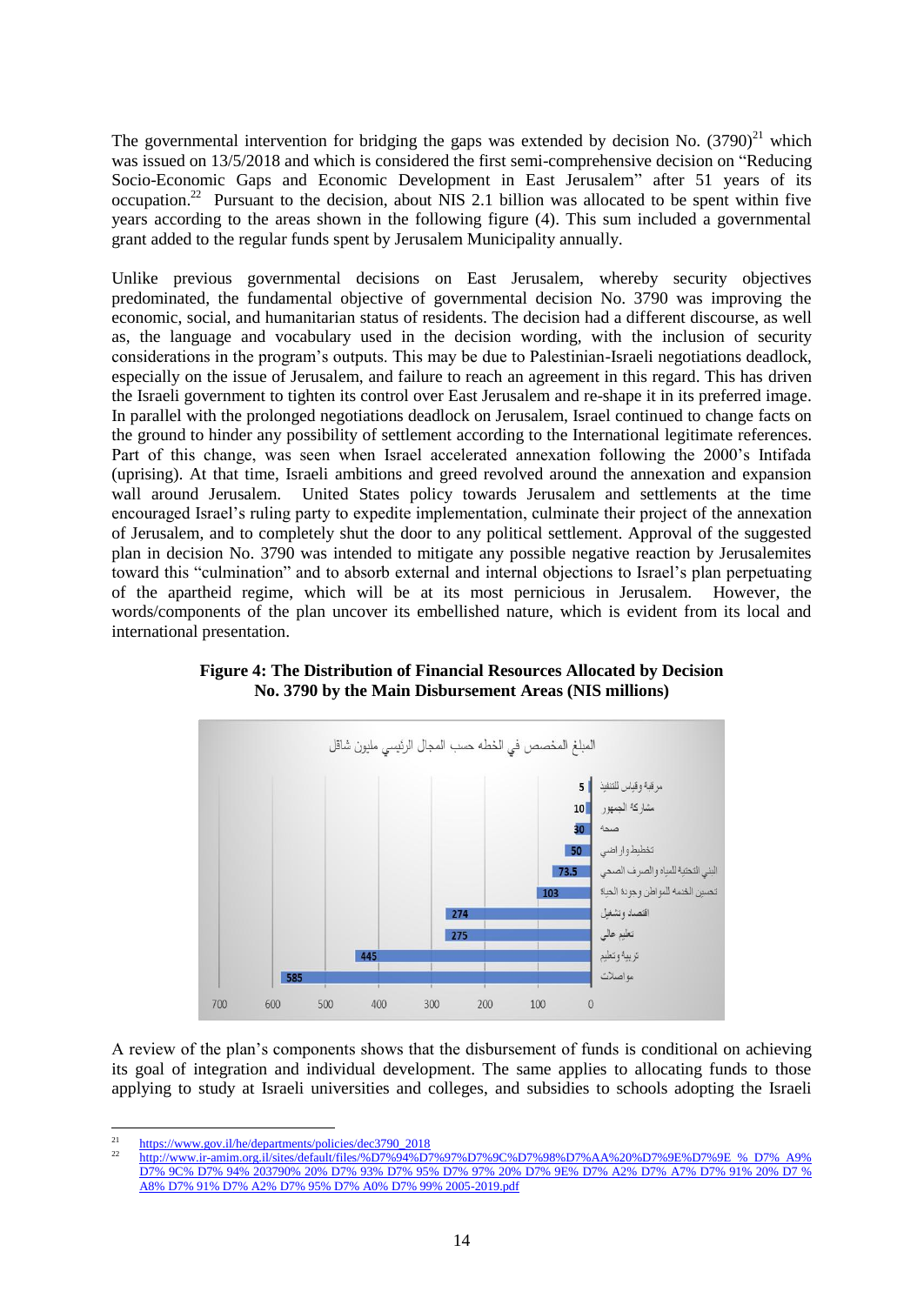educational curriculum. The plan allocates no resources to housing, and those allocated to planning and land settlement do not exceed NIS 50 million, which is less than 2.5% of total allocated resources. Additionally, the plan inspires to increase female employment and reduce unemployment, yet, it does not come with suggestions for expanding infrastructure and operational capacity to enable the local economy and the development of the Jerusalemites in East Jerusalem. One of the main objectives of the plan is deepening Israeli sovereignty over East Jerusalem, especially developing the Old City area and its Basin, complementing the government's decisions No.  $3788$  issued on  $13.05.2018^{23}$ , and No. 4651 issued on 20.05.2012, as the former decision allocated NIS 400 million for the implementation of a five-year plan for the development of the Old City and its basin from 2019-2024. We infer from the plan's wording, the deepening of Jerusalemites engagement with and dependence on the Israeli economy, the plan's concentration on individuals and their daily life needs, and neglect of the collective Jerusalemites, all matters relating to land and housing, allocation of economic resources, which contribute to the possession of the space and attachment to the land, have been neutralized. The concentration on female employment has socio-demographic implications, while it is presented as a factor enhancing economic development and household income.

The preliminary reports, published by Jerusalem Institute for Israel's Research<sup>24</sup> and Ir Amim<sup>25</sup> Association, tracking the implementation of these governmental and municipal plans, show the obstacles that confronted their implementation as described in these decisions. Some of these were due to Jerusalemites' refusal to cooperate and distrust of the plans. Others were due to internal disagreements among Israeli entities involved in the implementation process, or exploiting these budgets and investing them in infrastructures outside the Palestinian neighborhoods to serve Israeli settlements in East Jerusalem indirectly.<sup>26</sup>

#### **Feasible Options to Preserve the Unity of East Jerusalem and Expectations**

The Israeli government and municipal authorities, private institutions, and the Zionist NGOs have all exercised coherent, integrated, and cumulative policies aiming to create new facts and reality that perpetuate Israel's control over East Jerusalem and connect it to West Jerusalem and Israel, as stated earlier in this paper. The raised question here is: What alternatives are available to preserve the geographic, demographic, and economic unity of Jerusalem to address Israeli policies and the occupation's institutions, to contribute to the completion of the Palestinian national project given the asymmetric balance of military, political and economic powers.

Some may argue that possible options became more limited after the establishment of the separation wall, in addition to the divided and fragmented Jerusalemite political presence, the weak middle-class power and political leadership and domination by Israel of the institutions operating economically and socially. However, we think that some of the possible alternatives summarized in this paper, require additional assessment and examination. Jerusalemites do have points of strength that need to be enhanced. Yes, they are materially and economically weak but have strong beliefs, political and ethical narrative, as well as their attachment to their land and city and their efforts to realize their rights. Despite the economic weakness of Jerusalemites, indicators show that their general average socio-economic situation is better than that of the West Bank. Jerusalem is a young society and is being urbanized in most areas. Further, East Jerusalem is the biggest Palestinian Arab city after Gaza. Based on the abovementioned points of strength and weakness, we present the fundamental features of future scenarios and alternatives with special focus on their economic ramifications.

Pursuing civil disobedience, refraining from participation in Israeli labor market and the continuous rejection of the government's decision to improve Jerusalemites' conditions to tame/Israelize them

 $\overline{2}$  $\frac{23}{24}$  https://www.gov.il/he/departments/policies/dec3788\_2018

<sup>24</sup> [https://jerusaleminstitute.org.il/projects/%D7%94%D7%A2%D7%A8%D7%9B%D7%94-%D7%9E%D7%9C%D7%95%D7%95%](https://jerusaleminstitute.org.il/projects/%D7%94%D7%A2%D7%A8%D7%9B%D7%94-%D7%9E%D7%9C%D7%95%D7%95%25%20D7%25%2094-%25%20D7%25%209C%25%20D7%25%20AA%25%20D7%25%209B%25%20D7%25%20A0%25%20D7%25%2099%25%20D7%25%20AA-%25%20D7%25%2094%25%20D7%25%2097%25%20D7%25%2095%25%20D7%25%209E%25%20D7%25%20A9-%20%25%20D7%25%209C%25%20D7%25%20A4%25%20D7%25%2099%25%20D7%25%20AA%25%20D7%25%2095%25%20D7%25%2097-%25%20D7%25%209E%25%20D7%25%2096%25%20D7%25%20A8%25%20D7%25%2097-%25%20D7%25%2099%20/)  [D7% 94-% D7% 9C% D7% AA% D7% 9B% D7% A0% D7% 99% D7% AA-% D7% 94% D7% 97% D7% 95% D7% 9E% D7%](https://jerusaleminstitute.org.il/projects/%D7%94%D7%A2%D7%A8%D7%9B%D7%94-%D7%9E%D7%9C%D7%95%D7%95%25%20D7%25%2094-%25%20D7%25%209C%25%20D7%25%20AA%25%20D7%25%209B%25%20D7%25%20A0%25%20D7%25%2099%25%20D7%25%20AA-%25%20D7%25%2094%25%20D7%25%2097%25%20D7%25%2095%25%20D7%25%209E%25%20D7%25%20A9-%20%25%20D7%25%209C%25%20D7%25%20A4%25%20D7%25%2099%25%20D7%25%20AA%25%20D7%25%2095%25%20D7%25%2097-%25%20D7%25%209E%25%20D7%25%2096%25%20D7%25%20A8%25%20D7%25%2097-%25%20D7%25%2099%20/)  A9- [% D7% 9C% D7% A4% D7% 99% D7% AA% D7% 95% D7% 97-% D7% 9E% D7% 96% D7% A8% D7% 97-% D7% 99 /](https://jerusaleminstitute.org.il/projects/%D7%94%D7%A2%D7%A8%D7%9B%D7%94-%D7%9E%D7%9C%D7%95%D7%95%25%20D7%25%2094-%25%20D7%25%209C%25%20D7%25%20AA%25%20D7%25%209B%25%20D7%25%20A0%25%20D7%25%2099%25%20D7%25%20AA-%25%20D7%25%2094%25%20D7%25%2097%25%20D7%25%2095%25%20D7%25%209E%25%20D7%25%20A9-%20%25%20D7%25%209C%25%20D7%25%20A4%25%20D7%25%2099%25%20D7%25%20AA%25%20D7%25%2095%25%20D7%25%2097-%25%20D7%25%209E%25%20D7%25%2096%25%20D7%25%20A8%25%20D7%25%2097-%25%20D7%25%2099%20/) 

<sup>25</sup> [http://www.ir-amim.org.il/sites/default/files/%D7%94%D7%97%D7%9C%D7%98%D7%AA%20%D7%9E%D7%9E % D7% A9%](http://www.ir-amim.org.il/sites/default/files/%D7%94%D7%97%D7%9C%D7%98%D7%AA%20%D7%9E%D7%9E%20%25%20D7%25%20A9%25%20D7%25%209C%25%20D7%25%2094%25%20203790%25%2020%25%20D7%25%2093%25%20D7%25%2095%25%20D7%25%2097%25%2020%25%20D7%25%209E%25%20D7%25%20A2%25%20D7%25%20A7%25%20D7%25%2091%25%2020%25%20D7%20%25%20A8%25%20D7%25%2091%25%20D7%25%20A2%25%20D7%25%2095%25%20D7%25%20A0%25%20D7%25%2099%25%202005-2019.pdf)  [D7% 9C% D7% 94% 203790% 20% D7% 93% D7% 95% D7% 97% 20% D7% 9E% D7% A2% D7% A7% D7% 91% 20% D7 %](http://www.ir-amim.org.il/sites/default/files/%D7%94%D7%97%D7%9C%D7%98%D7%AA%20%D7%9E%D7%9E%20%25%20D7%25%20A9%25%20D7%25%209C%25%20D7%25%2094%25%20203790%25%2020%25%20D7%25%2093%25%20D7%25%2095%25%20D7%25%2097%25%2020%25%20D7%25%209E%25%20D7%25%20A2%25%20D7%25%20A7%25%20D7%25%2091%25%2020%25%20D7%20%25%20A8%25%20D7%25%2091%25%20D7%25%20A2%25%20D7%25%2095%25%20D7%25%20A0%25%20D7%25%2099%25%202005-2019.pdf)  [A8% D7% 91% D7% A2% D7% 95% D7% A0% D7% 99% 2005-2019.pdf](http://www.ir-amim.org.il/sites/default/files/%D7%94%D7%97%D7%9C%D7%98%D7%AA%20%D7%9E%D7%9E%20%25%20D7%25%20A9%25%20D7%25%209C%25%20D7%25%2094%25%20203790%25%2020%25%20D7%25%2093%25%20D7%25%2095%25%20D7%25%2097%25%2020%25%20D7%25%209E%25%20D7%25%20A2%25%20D7%25%20A7%25%20D7%25%2091%25%2020%25%20D7%20%25%20A8%25%20D7%25%2091%25%20D7%25%20A2%25%20D7%25%2095%25%20D7%25%20A0%25%20D7%25%2099%25%202005-2019.pdf) 

<sup>26</sup> <http://ajalia.com/article/17203>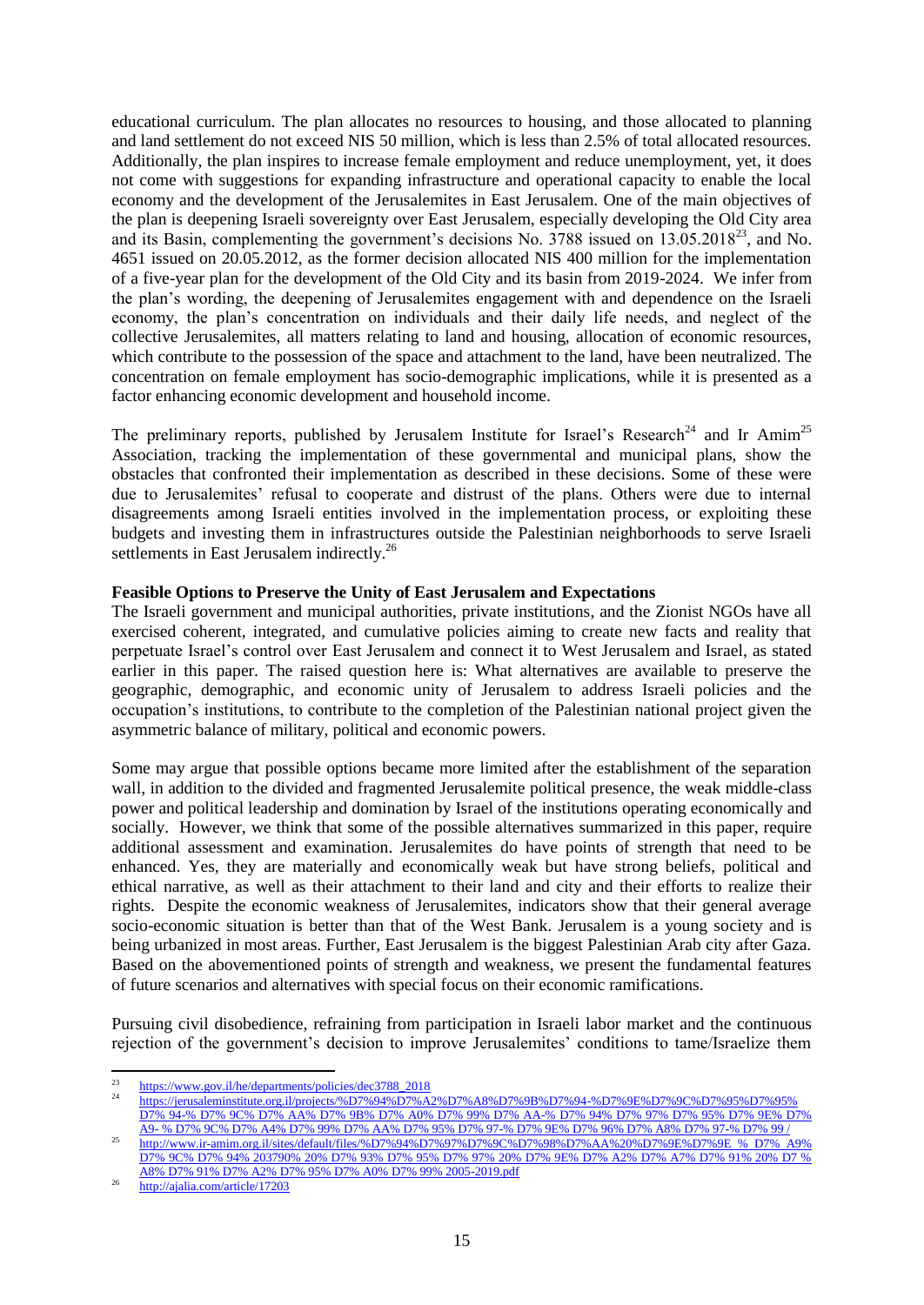and to integrate them into Israel is one of these scenarios. This entails establishing a municipality, or even a shadow municipality, that is formed by appointment or election to manage Jerusalemites' practical affairs and represent them municipally and nationally. Disobedience risks the eruption of clashes and confrontations with the Israeli municipality and security institutions. This scenario is dependent on Jerusalemites' ability to withstand security and economic pressures, and the existence of some horizon for achieving the Palestinian national project and reintegration and connection between East Jerusalem and the rest of the occupied territory, and to be part of Palestine as its capital. Such a scenario will be challenged by Israel's continuous weakening of Jerusalemites' economy and increased pressure to combat disobedience.

Additionally, the majority of Jerusalemites are not in favor of such a scenario under the current circumstances. Recalling their experiences in the First and Second Intifadas, they fear jeopardizing some of the economic and service *acquis* they enjoy in a relatively stable life, which is contingent on the continuity of the maintaining peaceful coexistence. The opposing argument is based on the positive effects of the Intifadas and uprisings in Jerusalem in recent years, evoking patriotic sentiments and forming a collective identity, especially with regard to preserving the holy sites, especially Al-Haram Alsharif. These have shown that a large segment of Jerusalemites are ready to risk their limited material gains to preserve their national dignity. However, another credible segment of Jerusalemites believe they have the right to benefit from the municipality's budgets in return for the taxes and fines they pay to the occupying state. These rights are provided for by International Law, provided that their gains should not be at the account of national interests.

There is a second scenario that concentrates on involvement and integration of Jerusalemites into the Israeli market, accepting economic governmental plans, and even participating in the municipal election and running for the presidency of the Municipality to participate in running the city. This scenario aims to bridge the gaps and diminish disparities among the city's different neighborhoods which is a popular demand. The conscious and organized involvement and integration scenario may increase economic opportunities, social and economic development of Jerusalemites in the current and foreseen future of the Israeli economy. In this scenario, the Israeli authorities would enhance the role of Community Centers and turn them into Quarter Committees or Executive Directories under the supervision of the municipality, with allocated budgets agreed upon by representatives of the municipality, the Israeli government, and local community.

However, the Israeli Zionist movement practically rejects this scenario, although it would be allegedly welcomed or officially endorsed. This is because it threatens Israel's control over Jerusalem and contributes to reshaping Jerusalemites' status by achieving equality, involvement, and counterpart sharing. An indication of this is the Israeli government's refusal of naturalization requests submitted by Palestinians. The scenario, as well, is rejected by Palestinians because it implicitly recognizes Israeli sovereignty over East Jerusalem. This mutual and asymmetric rejection of this scenario by the two parties, each according to his principles and justifications, will keep Jerusalemites living in a limbo of dualities and contradiction in their daily and future life and coexistence. The ongoing Israeli occupation and its practices that violate the International Law and contradict the Palestinian national project that recognizes and demands East Jerusalem as the future capital of Palestine, is a fundamental cause of the described conditions of Jerusalemites. Realizing this demand means ending the state of marginalization, and provides Jerusalemites with huge opportunities for economic development and growth, which would radically change their conditions and status.

The third possible scenario can be summed up as follows: the continuation of the status quo, which is a slowly-changing condition. This means that the temporary status and individuals' struggle for survival would continue, in addition to the limited governmental spending on upgrading the infrastructure, cleaning, and environment work to mitigate their impacts on West Jerusalem. This scenario also encompasses implementing a policy for improving individuals economic conditions, reducing unemployment rate, increasing female labor force participation, reducing schools' dropout rates, increasing the number of students and schools introducing the Israeli educational curriculum, including the teaching of the Hebrew Language and students favoring study in Israeli universities and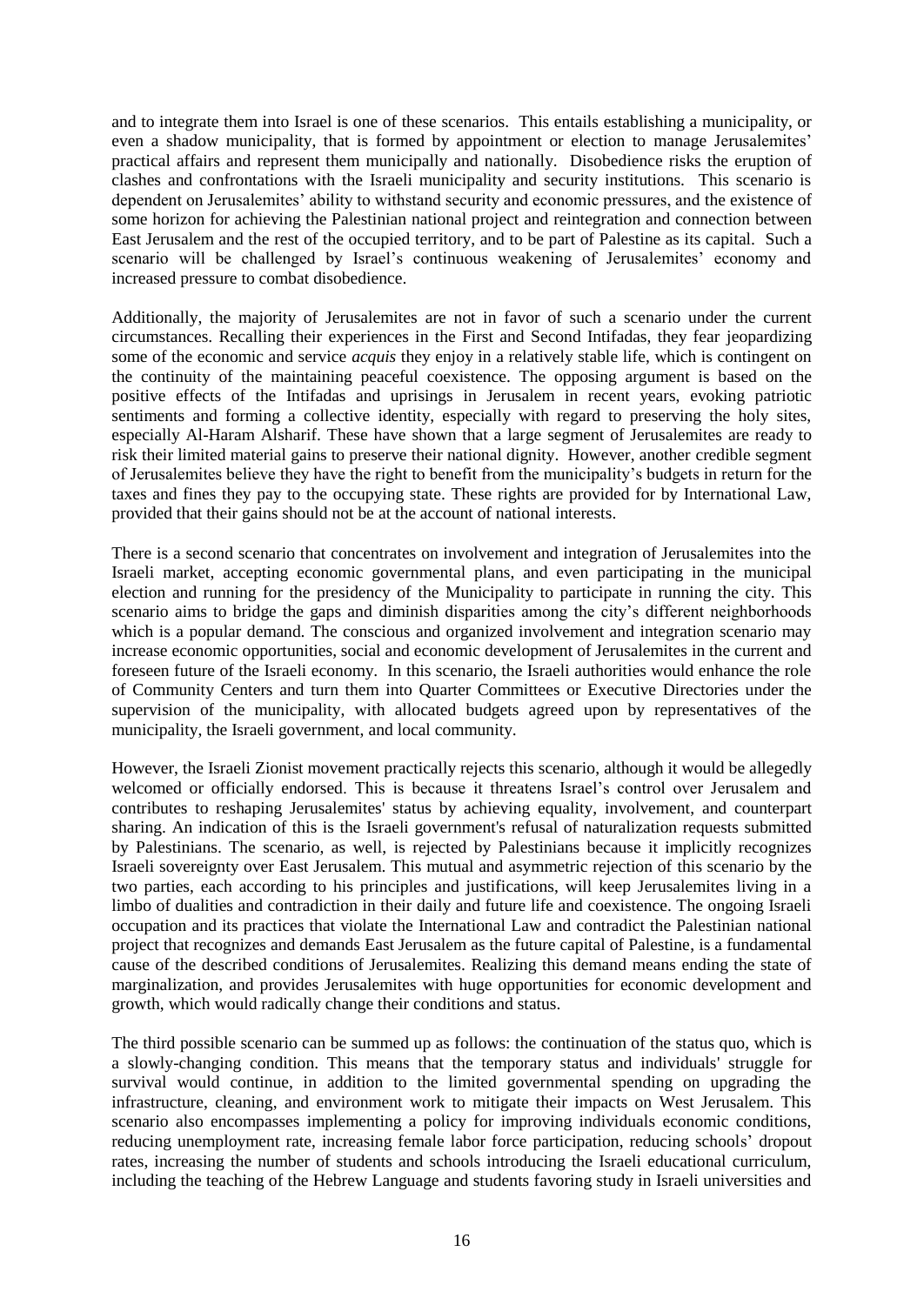colleges, which would increase their work opportunities in the Israeli market. Some of them may replace Arab Palestinian citizens of Israel who have found jobs in Jerusalem and work as "semimediators" between Jerusalemites, the PA, and Israeli institutions. According to such a scenario, Jerusalemites will continue to live in separate neighborhoods. A large portion of Jerusalemites chooses this life voluntarily to promote the local interests of their quarters. Other Jerusalemites were forced by Israeli policies that seek always to fragment Jerusalemites on the social level, weaken them economically, scattering them spatially inside East Jerusalem and its Palestinian, rural, and urban neighborhoods (Khamaisi, 2019).

These are the main characteristics of the possible scenarios that will play out in the coming years, based on which one can derive its other details and components. Some aspects of these scenarios could serve to preserve the unity of East Jerusalem, while others threaten its unity. Restoring and restructuring the tormented Jerusalemite society under the current Israeli colonial policy and state of internal and external polarization is not an easy task in the foreseeable future. Therefore, Jerusalemites, as individuals and groups, will most likely continue to struggle in a divided city with cultural diversity, traditional social clan arrangement, and economic fragility, suffering a deep geopolitical, national and civil conflict, that burden the complex future they have to face with the multiplicity of borders in the city (Dumper, 2014). Also, Jerusalemites will continue to stagger between the demand for incomplete citizenship and socio-economic equality under the sovereignty of the Israeli authorities (the Palestinian Arabs model in Israel), and the demand for independence and ending colonial occupation, the disengagement from the temporary status, the conditional permanent resident status, and the transition to be part of the Palestinian state. In the event this dualism deepens, Jerusalemites will continue to suffer from economic hardship and the discriminatory policies that enroot their economic and political weakness, pushing the middle class to immigrate, and escalating confrontations, especially among the young cohort with high economic, social and national ambitions.

It should not be expected that the Israeli government and municipal authorities will spend sufficient resources and budgets to meet the growing needs of the Arab population, especially in the housing sector, and land provision, and provision of an equal services basket for the two regions of the city, despite the policy of "uniting" the city that the Israeli authorities seek to impose according to the Israeli law and plans. Rather, many gaps in the daily life of the Jerusalemites and Israelis will remain, despite the slight increase in the minimal budget allocated by the government. On the other hand, because of the PA's economic hardship, the change in the aid priorities of Arab and Islamic countries, and the Israeli repression practices preventing the transmission of any funds to East Jerusalem, these economic gaps are not diminishing and even getting relatively wider.

## **Conclusion**

The urban development of Jerusalem continues in such a complex situation, established by the Israeli authorities expansion policies seeking to deepen and empower their governance and control over East Jerusalem. However, Jerusalemites believe that such a policy that does not meet their civil, economic and national needs, would push them into paradoxical positions and conflicts between their individual interest and the collective national interest. This would increase their self-justification or adaptation to deal with condition through a hybrid identity construct that enable them to "coexist" under the occupation without falling prey to either what is known as "normalization" or having to engage in conscientious civil resistance. This struggle and hybrid approach may contribute to the struggle for resilience and the resulting distorted development path.

To mitigate the damage of the hybrid condition of coexistence and adaptation, a comprehensive action program must be prepared to enable and assist Jerusalemites in managing their crises, preparing and strengthening them for a new era when reaching a geopolitical settlement is possible. Until then, work should be institutionalized through rebuilding the society and its economic and life institutions based on selective participatory, civil disobedience/resistance and through benefiting from opportunities, avoiding damages, and balancing between the civil and national interests with neither negligence nor excess**.**